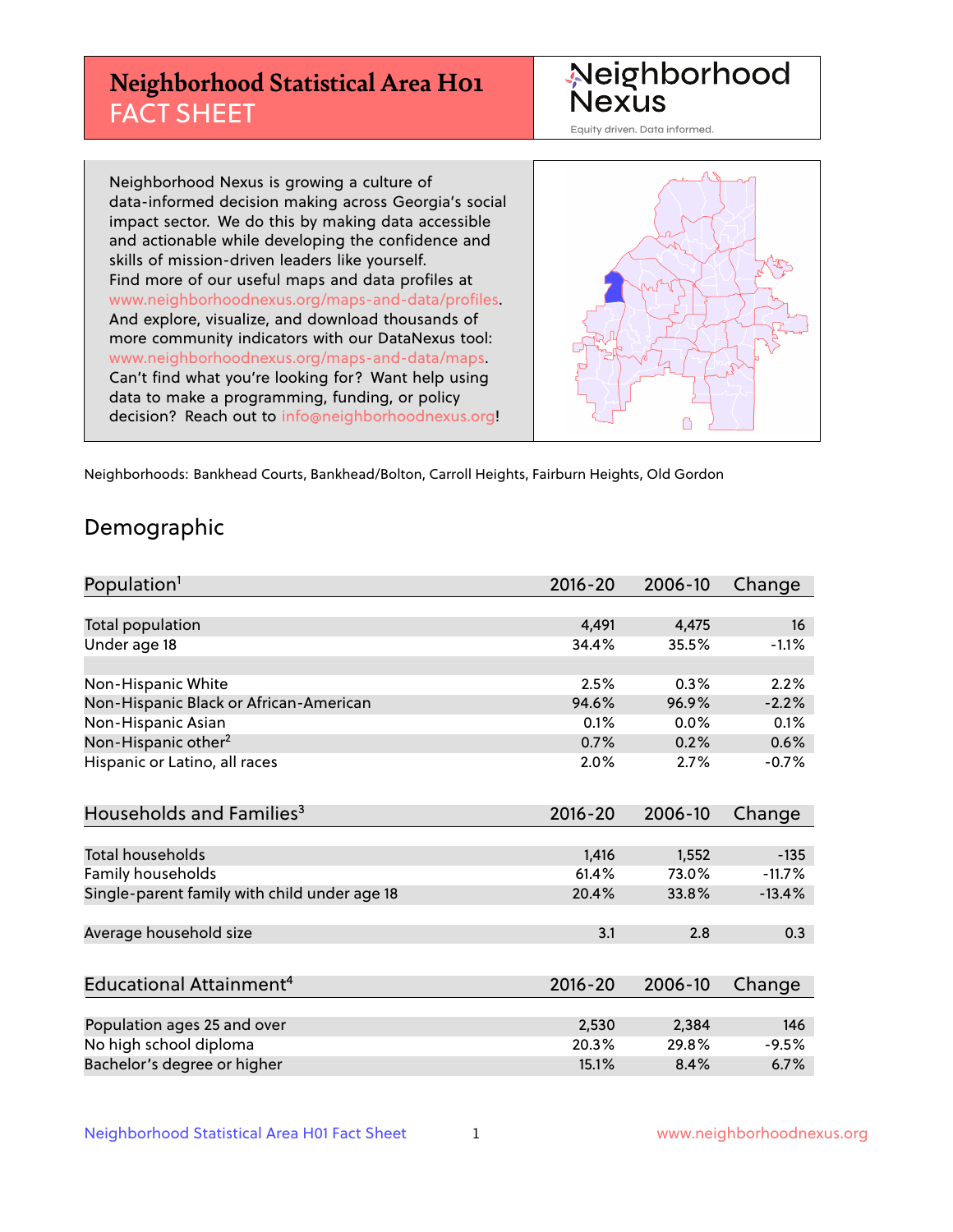## Change Measures, continued...

| Employment <sup>5</sup>                                 | $2016 - 20$    | 2006-10        | Change             |
|---------------------------------------------------------|----------------|----------------|--------------------|
|                                                         |                |                |                    |
| Total workers residing in Neighborhood Statistical Area | 1,245<br>25.3% | 1,994          | $-749$<br>$-12.5%$ |
| Workers with earnings \$1250/month or less              | 46.2%          | 37.8%<br>52.0% | $-5.8%$            |
| Workers with earnings \$1251/month to \$3333/month      | 28.5%          | 10.2%          | 18.3%              |
| Workers with earnings greater than \$3333/month         |                |                |                    |
| Total jobs located in Neighborhood Statistical Area     | 2,257          | 613            | 1,644              |
| Jobs with earnings \$1250/month or less                 | 32.0%          | 16.8%          | 15.2%              |
| Jobs with earnings \$1251/month to \$3333/month         | 26.9%          | 43.1%          | $-16.1%$           |
| Jobs with earnings greater than \$3333/month            | 41.0%          | 40.1%          | 0.9%               |
|                                                         |                |                |                    |
| Jobs/workers ratio                                      | 1.8            | 0.3            | 1.5                |
|                                                         |                |                |                    |
| Income and Poverty <sup>6</sup>                         | 2016-20        | 2006-10        | Change             |
|                                                         |                |                |                    |
| Median household income                                 | \$26,261       | \$17,692       | \$8,569            |
|                                                         |                |                |                    |
| Population for whom poverty status is determined        | 4,459          | 4,471          | $-12$              |
| Population below poverty                                | 35.7%          | 46.7%          | $-11.0%$           |
|                                                         |                |                |                    |
| Housing <sup>7</sup>                                    | 2016-20        | 2006-10        | Change             |
|                                                         |                |                |                    |
| Total housing units                                     | 1,701          | 2,143          | $-442$             |
| Occupied housing units                                  | 83.3%          | 72.4%          | 10.9%              |
| Vacant housing units                                    | 16.7%          | 27.6%          | $-10.9%$           |
|                                                         |                |                | $-135$             |
| Occupied housing units                                  | 1,416<br>36.1% | 1,552<br>38.6% | $-2.5%$            |
| Owner occupied housing units                            |                |                | 2.5%               |
| Renter occupied housing units                           | 63.9%          | 61.4%          |                    |
|                                                         |                |                |                    |
| Access to a Vehicle <sup>8</sup>                        | $2016 - 20$    | 2006-10        | Change             |
|                                                         |                |                |                    |
| Occupied housing units                                  | 1,416          | 1,552          | $-135$             |
| No vehicle available                                    | 35.2%          | 36.6%          | $-1.4%$            |
|                                                         |                |                |                    |
| Crime Rates, per 10,000 Population <sup>9</sup>         | 2017-21        | 2012-16        | Change             |
|                                                         |                |                |                    |
| All Part I crimes                                       | 258.3          | 580.1          | $-321.8$           |
| Violent crime                                           | 63.7           | 138.1          | $-74.4$            |
| Murder                                                  | 1.8            | 6.5            | $-4.7$             |
| Robbery                                                 | 17.4           | 51.7           | $-34.3$            |
| Aggravated assault                                      | 44.5           | 79.9           | $-35.4$            |
| Property crime                                          | 194.6          | 442.0          | $-247.4$           |
| <b>Burglary</b>                                         | 48.1           | 183.8          | $-135.7$           |
| Larceny                                                 | 106.0          | 165.8          | $-59.8$            |
| Vehicle theft                                           | 40.5           | 92.4           | $-51.9$            |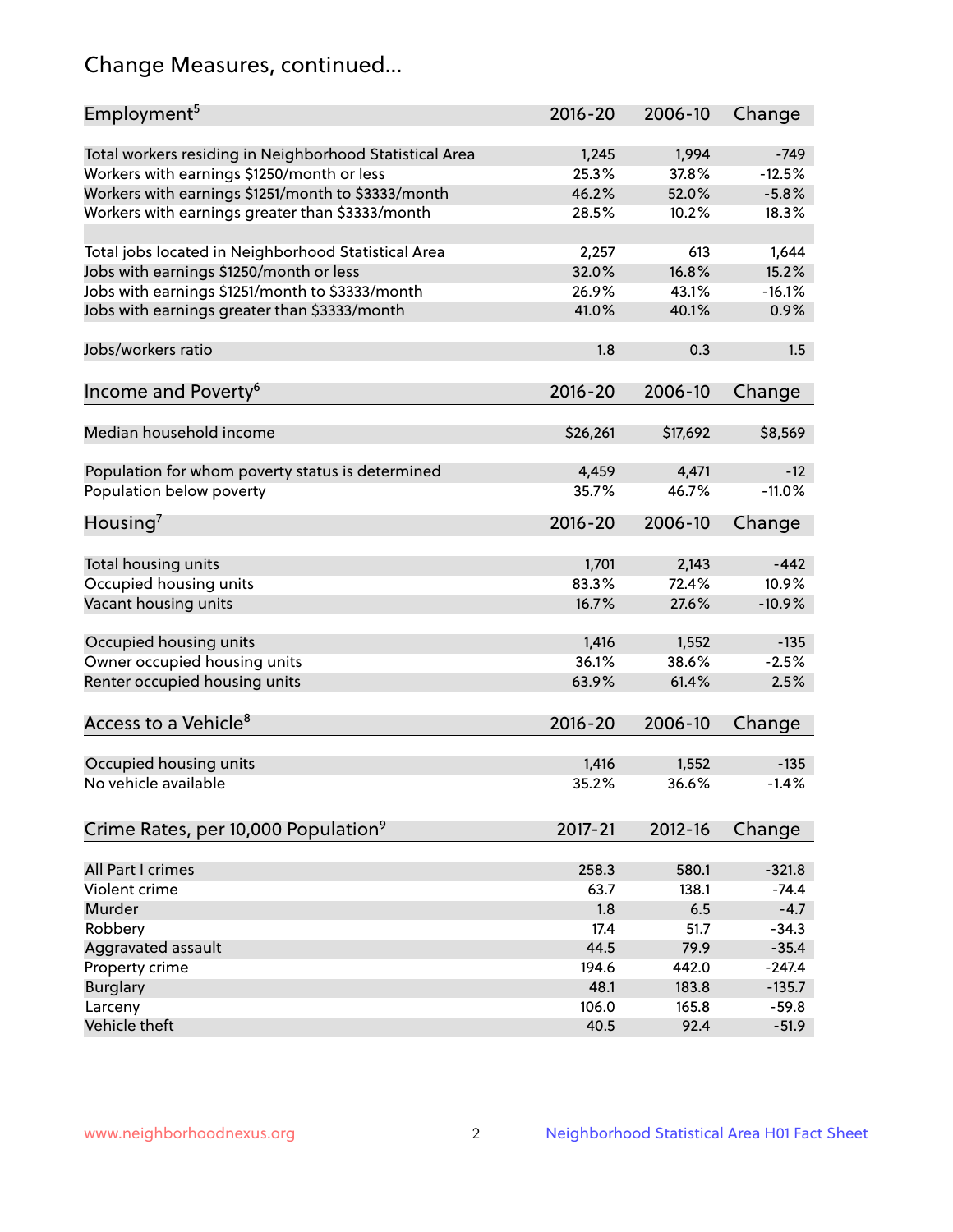## Current Data: Demographic

| Total population<br>4,491<br>$\pm$ 1,802<br>Male<br>44.6%<br>±23.6%<br>Female<br>55.4%<br>9.3%<br>$\pm$ 11.1%<br>Under 5 years<br>9.0%<br>5 to 9 years<br>10 to 14 years<br>10.5%<br>9.3%<br>15 to 19 years<br>5.6%<br>20 to 24 years<br>14.3%<br>25 to 34 years<br>9.2%<br>35 to 44 years<br>12.6%<br>45 to 54 years<br>4.7%<br>55 to 59 years<br>4.6%<br>60 to 64 years<br>$\pm$ 0.2%<br>65 to 74 years<br>4.9%<br>4.2%<br>75 to 84 years<br>85 years and over<br>1.9%<br>Median age (years)<br>31.2<br>Race and Ethnicity, 2016-20 <sup>11</sup><br><b>Estimate</b><br>Total population<br>4,491<br>$\pm$ 1,802<br>Hispanic or Latino (of any race)<br>2.0%<br>$\pm$ 4.0%<br>$\pm$ 6.4%<br>Not Hispanic or Latino<br>98.0%<br>White alone<br>2.5%<br>$\pm 2.0\%$<br>Black or African American alone<br>$\pm$ 12.5%<br>94.6%<br>American Indian and Alaska Native alone<br>0.0%<br>$\pm$ 0.4%<br>0.1%<br>$\pm$ 0.7%<br>Asian alone<br>Native Hawaiian and other Pacific Islander alone<br>0.0%<br>$\pm$ 0.4%<br>$\pm$ 0.4%<br>Some other race alone<br>0.0%<br>0.7%<br>Two or more races<br>U.S. Citizenship Status, 2016-20 <sup>12</sup><br><b>Estimate</b><br>Foreign-born population<br>146<br>$\pm 161$<br>Naturalized U.S. citizen<br>20.8%<br>$\pm$ 15.9%<br>Not a U.S. citizen<br>79.2%<br>Citizen, Voting Age Population, 2016-20 <sup>13</sup><br><b>Estimate</b><br>Citizen, 18 and over population<br>2,830<br>$\pm 731$<br>Male<br>39.4%<br>$\pm 10.6\%$ | Sex and Age, 2016-20 <sup>10</sup> | Estimate | Margin of Error |
|-------------------------------------------------------------------------------------------------------------------------------------------------------------------------------------------------------------------------------------------------------------------------------------------------------------------------------------------------------------------------------------------------------------------------------------------------------------------------------------------------------------------------------------------------------------------------------------------------------------------------------------------------------------------------------------------------------------------------------------------------------------------------------------------------------------------------------------------------------------------------------------------------------------------------------------------------------------------------------------------------------------------------------------------------------------------------------------------------------------------------------------------------------------------------------------------------------------------------------------------------------------------------------------------------------------------------------------------------------------------------------------------------------------------------------------------------------------------------|------------------------------------|----------|-----------------|
|                                                                                                                                                                                                                                                                                                                                                                                                                                                                                                                                                                                                                                                                                                                                                                                                                                                                                                                                                                                                                                                                                                                                                                                                                                                                                                                                                                                                                                                                         |                                    |          |                 |
|                                                                                                                                                                                                                                                                                                                                                                                                                                                                                                                                                                                                                                                                                                                                                                                                                                                                                                                                                                                                                                                                                                                                                                                                                                                                                                                                                                                                                                                                         |                                    |          |                 |
|                                                                                                                                                                                                                                                                                                                                                                                                                                                                                                                                                                                                                                                                                                                                                                                                                                                                                                                                                                                                                                                                                                                                                                                                                                                                                                                                                                                                                                                                         |                                    |          | $\pm 27.8\%$    |
|                                                                                                                                                                                                                                                                                                                                                                                                                                                                                                                                                                                                                                                                                                                                                                                                                                                                                                                                                                                                                                                                                                                                                                                                                                                                                                                                                                                                                                                                         |                                    |          |                 |
|                                                                                                                                                                                                                                                                                                                                                                                                                                                                                                                                                                                                                                                                                                                                                                                                                                                                                                                                                                                                                                                                                                                                                                                                                                                                                                                                                                                                                                                                         |                                    |          | $\pm$ 6.6%      |
|                                                                                                                                                                                                                                                                                                                                                                                                                                                                                                                                                                                                                                                                                                                                                                                                                                                                                                                                                                                                                                                                                                                                                                                                                                                                                                                                                                                                                                                                         |                                    |          | $\pm$ 4.4%      |
|                                                                                                                                                                                                                                                                                                                                                                                                                                                                                                                                                                                                                                                                                                                                                                                                                                                                                                                                                                                                                                                                                                                                                                                                                                                                                                                                                                                                                                                                         |                                    |          | $\pm 1.3\%$     |
|                                                                                                                                                                                                                                                                                                                                                                                                                                                                                                                                                                                                                                                                                                                                                                                                                                                                                                                                                                                                                                                                                                                                                                                                                                                                                                                                                                                                                                                                         |                                    |          | ±4.8%           |
|                                                                                                                                                                                                                                                                                                                                                                                                                                                                                                                                                                                                                                                                                                                                                                                                                                                                                                                                                                                                                                                                                                                                                                                                                                                                                                                                                                                                                                                                         |                                    |          | ±4.3%           |
|                                                                                                                                                                                                                                                                                                                                                                                                                                                                                                                                                                                                                                                                                                                                                                                                                                                                                                                                                                                                                                                                                                                                                                                                                                                                                                                                                                                                                                                                         |                                    |          | $\pm 3.6\%$     |
|                                                                                                                                                                                                                                                                                                                                                                                                                                                                                                                                                                                                                                                                                                                                                                                                                                                                                                                                                                                                                                                                                                                                                                                                                                                                                                                                                                                                                                                                         |                                    |          | $\pm$ 5.9%      |
|                                                                                                                                                                                                                                                                                                                                                                                                                                                                                                                                                                                                                                                                                                                                                                                                                                                                                                                                                                                                                                                                                                                                                                                                                                                                                                                                                                                                                                                                         |                                    |          | $\pm 1.4\%$     |
|                                                                                                                                                                                                                                                                                                                                                                                                                                                                                                                                                                                                                                                                                                                                                                                                                                                                                                                                                                                                                                                                                                                                                                                                                                                                                                                                                                                                                                                                         |                                    |          | $\pm$ 0.4%      |
|                                                                                                                                                                                                                                                                                                                                                                                                                                                                                                                                                                                                                                                                                                                                                                                                                                                                                                                                                                                                                                                                                                                                                                                                                                                                                                                                                                                                                                                                         |                                    |          |                 |
|                                                                                                                                                                                                                                                                                                                                                                                                                                                                                                                                                                                                                                                                                                                                                                                                                                                                                                                                                                                                                                                                                                                                                                                                                                                                                                                                                                                                                                                                         |                                    |          | $\pm$ 0.5%      |
|                                                                                                                                                                                                                                                                                                                                                                                                                                                                                                                                                                                                                                                                                                                                                                                                                                                                                                                                                                                                                                                                                                                                                                                                                                                                                                                                                                                                                                                                         |                                    |          | $\pm 1.3\%$     |
|                                                                                                                                                                                                                                                                                                                                                                                                                                                                                                                                                                                                                                                                                                                                                                                                                                                                                                                                                                                                                                                                                                                                                                                                                                                                                                                                                                                                                                                                         |                                    |          | ±1.0            |
|                                                                                                                                                                                                                                                                                                                                                                                                                                                                                                                                                                                                                                                                                                                                                                                                                                                                                                                                                                                                                                                                                                                                                                                                                                                                                                                                                                                                                                                                         |                                    |          | Margin of Error |
|                                                                                                                                                                                                                                                                                                                                                                                                                                                                                                                                                                                                                                                                                                                                                                                                                                                                                                                                                                                                                                                                                                                                                                                                                                                                                                                                                                                                                                                                         |                                    |          |                 |
|                                                                                                                                                                                                                                                                                                                                                                                                                                                                                                                                                                                                                                                                                                                                                                                                                                                                                                                                                                                                                                                                                                                                                                                                                                                                                                                                                                                                                                                                         |                                    |          |                 |
|                                                                                                                                                                                                                                                                                                                                                                                                                                                                                                                                                                                                                                                                                                                                                                                                                                                                                                                                                                                                                                                                                                                                                                                                                                                                                                                                                                                                                                                                         |                                    |          |                 |
|                                                                                                                                                                                                                                                                                                                                                                                                                                                                                                                                                                                                                                                                                                                                                                                                                                                                                                                                                                                                                                                                                                                                                                                                                                                                                                                                                                                                                                                                         |                                    |          |                 |
|                                                                                                                                                                                                                                                                                                                                                                                                                                                                                                                                                                                                                                                                                                                                                                                                                                                                                                                                                                                                                                                                                                                                                                                                                                                                                                                                                                                                                                                                         |                                    |          |                 |
|                                                                                                                                                                                                                                                                                                                                                                                                                                                                                                                                                                                                                                                                                                                                                                                                                                                                                                                                                                                                                                                                                                                                                                                                                                                                                                                                                                                                                                                                         |                                    |          |                 |
|                                                                                                                                                                                                                                                                                                                                                                                                                                                                                                                                                                                                                                                                                                                                                                                                                                                                                                                                                                                                                                                                                                                                                                                                                                                                                                                                                                                                                                                                         |                                    |          |                 |
|                                                                                                                                                                                                                                                                                                                                                                                                                                                                                                                                                                                                                                                                                                                                                                                                                                                                                                                                                                                                                                                                                                                                                                                                                                                                                                                                                                                                                                                                         |                                    |          |                 |
|                                                                                                                                                                                                                                                                                                                                                                                                                                                                                                                                                                                                                                                                                                                                                                                                                                                                                                                                                                                                                                                                                                                                                                                                                                                                                                                                                                                                                                                                         |                                    |          |                 |
|                                                                                                                                                                                                                                                                                                                                                                                                                                                                                                                                                                                                                                                                                                                                                                                                                                                                                                                                                                                                                                                                                                                                                                                                                                                                                                                                                                                                                                                                         |                                    |          | $\pm 2.0\%$     |
|                                                                                                                                                                                                                                                                                                                                                                                                                                                                                                                                                                                                                                                                                                                                                                                                                                                                                                                                                                                                                                                                                                                                                                                                                                                                                                                                                                                                                                                                         |                                    |          | Margin of Error |
|                                                                                                                                                                                                                                                                                                                                                                                                                                                                                                                                                                                                                                                                                                                                                                                                                                                                                                                                                                                                                                                                                                                                                                                                                                                                                                                                                                                                                                                                         |                                    |          |                 |
|                                                                                                                                                                                                                                                                                                                                                                                                                                                                                                                                                                                                                                                                                                                                                                                                                                                                                                                                                                                                                                                                                                                                                                                                                                                                                                                                                                                                                                                                         |                                    |          |                 |
|                                                                                                                                                                                                                                                                                                                                                                                                                                                                                                                                                                                                                                                                                                                                                                                                                                                                                                                                                                                                                                                                                                                                                                                                                                                                                                                                                                                                                                                                         |                                    |          | $\pm$ 55.8%     |
|                                                                                                                                                                                                                                                                                                                                                                                                                                                                                                                                                                                                                                                                                                                                                                                                                                                                                                                                                                                                                                                                                                                                                                                                                                                                                                                                                                                                                                                                         |                                    |          | Margin of Error |
|                                                                                                                                                                                                                                                                                                                                                                                                                                                                                                                                                                                                                                                                                                                                                                                                                                                                                                                                                                                                                                                                                                                                                                                                                                                                                                                                                                                                                                                                         |                                    |          |                 |
|                                                                                                                                                                                                                                                                                                                                                                                                                                                                                                                                                                                                                                                                                                                                                                                                                                                                                                                                                                                                                                                                                                                                                                                                                                                                                                                                                                                                                                                                         |                                    |          |                 |
|                                                                                                                                                                                                                                                                                                                                                                                                                                                                                                                                                                                                                                                                                                                                                                                                                                                                                                                                                                                                                                                                                                                                                                                                                                                                                                                                                                                                                                                                         | Female                             | 60.6%    | ±14.3%          |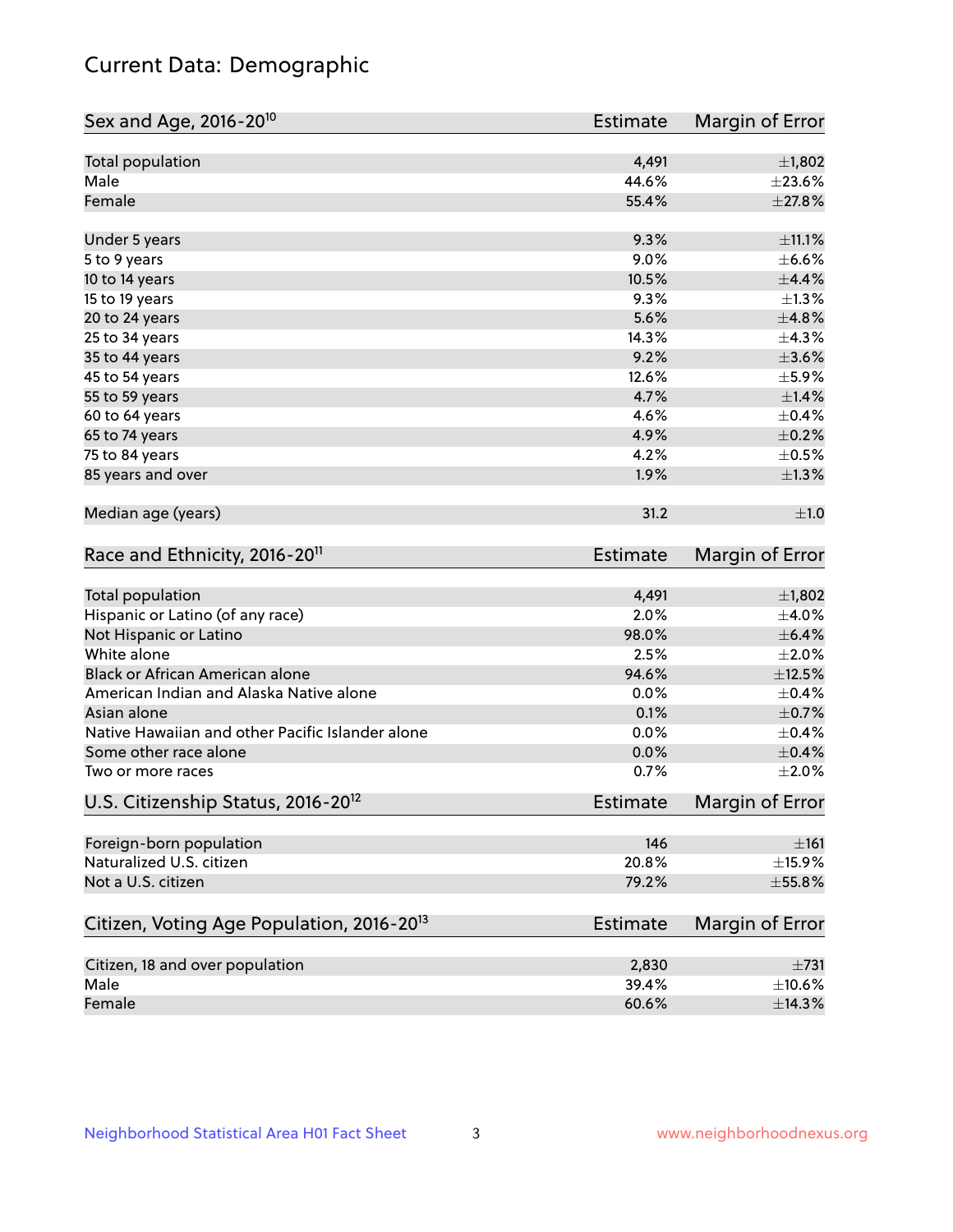## Current Data: Economic

| Income, 2016-20 <sup>14</sup>                                     | Estimate | Margin of Error |
|-------------------------------------------------------------------|----------|-----------------|
|                                                                   |          |                 |
| All households                                                    | 1,416    | $\pm$ 357       |
| Less than \$10,000                                                | 25.7%    | ±15.4%          |
| \$10,000 to \$14,999                                              | 15.0%    | $\pm$ 6.4%      |
| \$15,000 to \$24,999                                              | 6.9%     | $\pm$ 3.1%      |
| \$25,000 to \$34,999                                              | 14.5%    | $\pm$ 5.6%      |
| \$35,000 to \$49,999                                              | 11.5%    | $\pm$ 5.1%      |
| \$50,000 to \$74,999                                              | 10.1%    | $\pm$ 8.9%      |
| \$75,000 to \$99,999                                              | 12.6%    | $\pm$ 15.8%     |
| \$100,000 to \$149,999                                            | 1.5%     | $\pm 2.1\%$     |
| \$150,000 to \$199,999                                            | 1.8%     | ±1.7%           |
| \$200,000 or more                                                 | 0.3%     | $\pm 1.3\%$     |
| Median household income (dollars)                                 | \$26,261 | $\pm$ 4,752     |
| Mean household income (dollars)                                   | \$35,825 | ±11,409         |
| Households with earnings                                          | 66.0%    | ±12.2%          |
| Mean earnings (dollars)                                           | \$39,747 | ±16,102         |
| Households with Social Security                                   | 29.3%    | $\pm$ 3.4%      |
| Mean Social Security income (dollars)                             | \$11,265 | ±4,384          |
| Households with retirement income                                 | 18.4%    | $\pm$ 5.0%      |
| Mean retirement income (dollars)                                  | \$16,717 | ±6,622          |
| Households with Supplemental Security Income                      | 20.1%    | $\pm$ 15.9%     |
| Mean Supplemental Security Income (dollars)                       | \$9,790  | ±4,342          |
| Households with cash public assistance income                     | 3.6%     | ±3.4%           |
| Mean cash public assistance income (dollars)                      | \$196    | $\pm 238$       |
|                                                                   | 43.6%    | $\pm 20.3\%$    |
| Households with Food Stamp/SNAP benefits in the past 12<br>months |          |                 |
| Family households                                                 | 869      | $\pm 290$       |
| Less than \$10,000                                                | 16.9%    | $\pm$ 11.9%     |
| \$10,000 to \$14,999                                              | 10.2%    | $\pm$ 6.7%      |
| \$15,000 to \$24,999                                              | 11.1%    | $\pm$ 5.8%      |
| \$25,000 to \$34,999                                              | 13.3%    | $\pm$ 7.5%      |
| \$35,000 to \$49,999                                              | 12.2%    | $\pm$ 6.2%      |
| \$50,000 to \$74,999                                              | 13.9%    | ±13.7%          |
| \$75,000 to \$99,999                                              | 17.1%    | ±25.3%          |
| \$100,000 to \$149,999                                            | 2.0%     | $\pm$ 3.2%      |
| \$150,000 to \$199,999                                            | 2.7%     | $\pm 2.3\%$     |
| \$200,000 or more                                                 | 0.6%     | $\pm 2.0\%$     |
| Median family income (dollars)                                    | \$33,753 | ±6,727          |
| Mean family income (dollars)                                      | \$43,236 | ±17,733         |
|                                                                   |          |                 |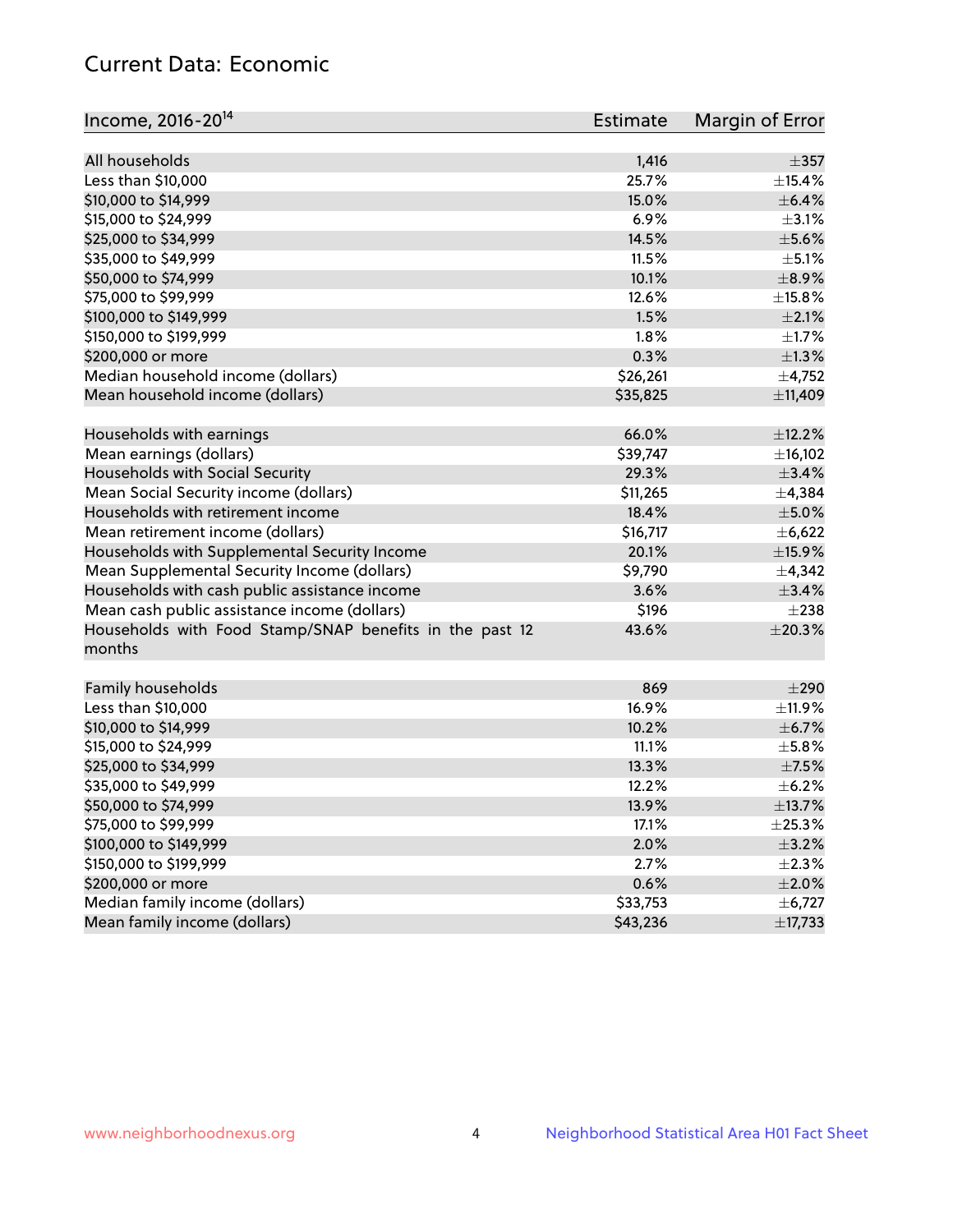## Current Data: Economic, continued...

| Income, 2016-20, continued <sup>15</sup>                              | <b>Estimate</b> | <b>Margin of Error</b> |
|-----------------------------------------------------------------------|-----------------|------------------------|
|                                                                       |                 |                        |
| Nonfamily households                                                  | 547             | $\pm 229$              |
| Median nonfamily income (dollars)                                     | \$12,246        | ±1,869                 |
| Mean nonfamily income (dollars)                                       | \$19,499        | ±11,340                |
| Median earnings for workers (dollars)                                 | \$21,178        | ±3,065                 |
| Median earnings for male full-time, year-round workers<br>(dollars)   | \$38,505        | ±7,615                 |
| Median earnings for female full-time, year-round workers<br>(dollars) | \$29,084        | ±3,165                 |
| Per capita income (dollars)                                           | \$13,219        | $\pm 779$              |
| Families Below Poverty Level, 2016-20 <sup>16</sup>                   | <b>Estimate</b> | <b>Margin of Error</b> |
|                                                                       |                 |                        |
| <b>All Families</b>                                                   | 869             | $\pm 290$              |
| Percent below poverty                                                 | 33.6%           | ±11.3%                 |
| Families with related children under 18 years                         | 473             | $\pm 221$              |
| Percent below poverty                                                 | 48.5%           | ±12.7%                 |
| Families with related children under 5 years only                     | 16              | $\pm$ 47               |
| Percent below poverty                                                 | 13.3%           | ±181.5%                |
| Married couple families                                               | 180             | $\pm$ 130              |
| Percent below poverty                                                 | 2.1%            | $\pm$ 9.1%             |
| Married couple families with related children under 18 years          | 74              | $\pm 121$              |
| Percent below poverty                                                 | $0.0\%$         | ±22.5%                 |
| Married couple families with related children under 5 years           | 8               | $\pm 22$               |
| Percent below poverty                                                 | $0.0\%$         | ±208.1%                |
| Families with female householder, no spouse present                   | 547             | $\pm 269$              |
| Percent below poverty                                                 | 44.6%           | $\pm$ 5.0%             |
| Families with female householder, no spouse present with              | 325             | $\pm$ 174              |
| related children under 18 years                                       |                 |                        |
| Percent below poverty                                                 | 56.9%           | ±14.7%                 |
| Families with female householder, no spouse present with              | 2               | $\pm 25$               |
| related children under 5 years                                        |                 |                        |
| Percent below poverty                                                 | 100.0%          | $^{\dagger}$           |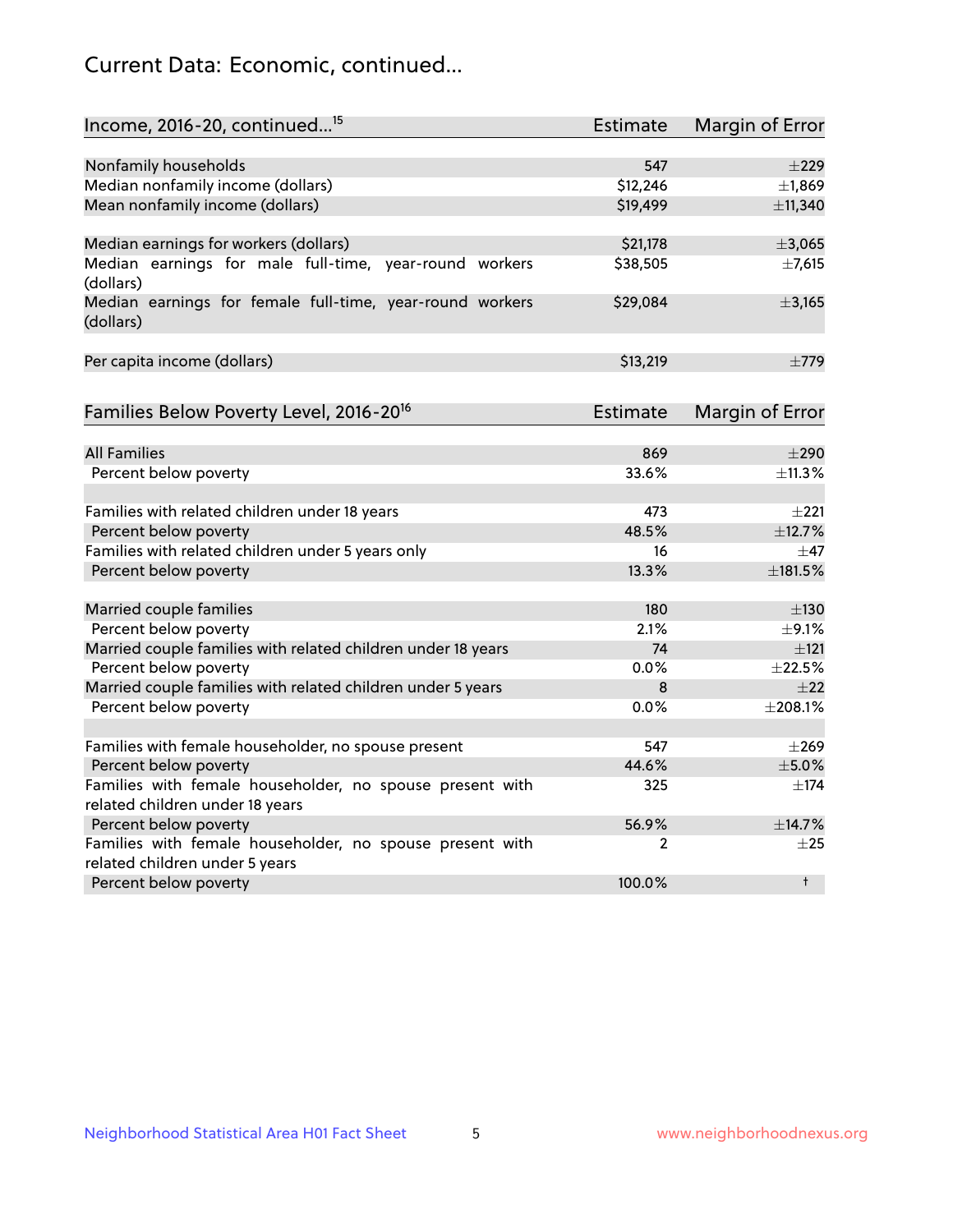## Current Data: Economic, continued...

| People Below Poverty Level, 2016-20 <sup>17</sup> | <b>Estimate</b> | Margin of Error |
|---------------------------------------------------|-----------------|-----------------|
|                                                   |                 |                 |
| Total population                                  | 4,459           | $\pm$ 1,802     |
| Percent below poverty                             | 35.7%           | $\pm$ 5.3%      |
| Population under 18 years                         | 1,535           | $\pm 761$       |
| Percent below poverty                             | 45.8%           | $\pm 28.5\%$    |
| Population 18 years and over                      | 2,924           | $\pm 626$       |
| Percent below poverty                             | 30.3%           | $\pm$ 7.7%      |
| Population 18 to 64 years                         | 2,430           | $\pm 612$       |
| Percent below poverty                             | 30.6%           | $\pm$ 8.9%      |
| Population 65 years and over                      | 495             | $\pm$ 132       |
| Percent below poverty                             | 28.9%           | ±11.3%          |

| Poverty by Race/Ethnicity, 2016-20 <sup>18</sup> | <b>Estimate</b> | Margin of Error |
|--------------------------------------------------|-----------------|-----------------|
|                                                  |                 |                 |
| Non-Hispanic White population                    | 104             | $\pm 97$        |
| Percent below poverty                            | $0.0\%$         | $\pm$ 16.1%     |
| <b>Black population</b>                          | 4,240           | $\pm$ 1,794     |
| Percent below poverty                            | 37.0%           | $\pm$ 4.1%      |
| Asian population                                 | 6               | $\pm$ 31        |
| Percent below poverty                            | 71.1%           | ±195.2%         |
| Hispanic or Latino population                    | 84              | ±184            |
| Percent below poverty                            | 7.1%            | $\pm 21.8\%$    |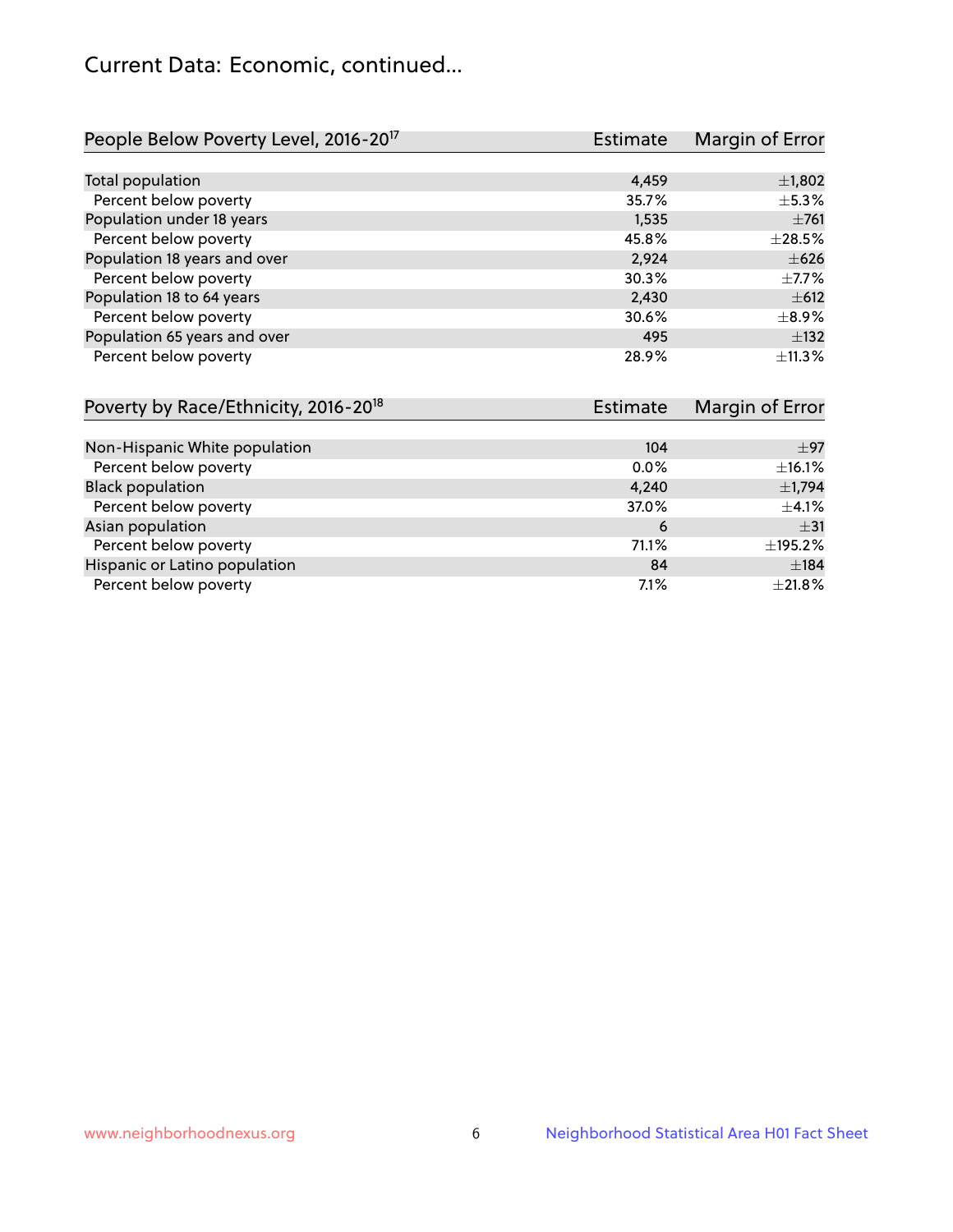# Current Data: Employment

| Employment Status, 2016-20 <sup>19</sup>                                    | <b>Estimate</b> | Margin of Error |
|-----------------------------------------------------------------------------|-----------------|-----------------|
|                                                                             |                 |                 |
| Population 16 years and over                                                | 3,078           | $\pm$ 945       |
| In labor force                                                              | 53.2%           | ±22.7%          |
| Civilian labor force                                                        | 53.2%           | ±22.7%          |
| Employed                                                                    | 46.7%           | $\pm$ 0.4%      |
| Unemployed                                                                  | 6.4%            | $\pm$ 6.7%      |
| <b>Armed Forces</b>                                                         | 0.0%            | $\pm 2.4\%$     |
| Not in labor force                                                          | 46.8%           | ±19.5%          |
| Civilian labor force                                                        | 1,637           | $\pm 486$       |
| <b>Unemployment Rate</b>                                                    | 12.1%           | ±12.7%          |
| Females 16 years and over                                                   | 1,842           | $\pm 610$       |
| In labor force                                                              | 54.1%           | ±11.6%          |
| Civilian labor force                                                        | 54.1%           | ±11.6%          |
| Employed                                                                    | 47.2%           | $\pm$ 9.9%      |
| Own children of the householder under 6 years                               | 498             | $\pm$ 539       |
| All parents in family in labor force                                        | 85.5%           | $\pm$ 51.6%     |
| Own children of the householder 6 to 17 years                               | 956             | $\pm 623$       |
| All parents in family in labor force                                        | 87.7%           | ±29.8%          |
| Industry, 2016-20 <sup>20</sup>                                             | <b>Estimate</b> | Margin of Error |
|                                                                             |                 |                 |
| Civilian employed population 16 years and over                              | 1,438           | $\pm$ 442       |
| Agriculture, forestry, fishing and hunting, and mining                      | 0.3%            | $\pm1.7\%$      |
| Construction                                                                | 3.6%            | $\pm$ 3.4%      |
| Manufacturing                                                               | 4.8%            | $\pm$ 3.9%      |
| Wholesale trade                                                             | 2.8%            | $\pm 2.5\%$     |
| Retail trade                                                                | 18.2%           | ±17.2%          |
| Transportation and warehousing, and utilities                               | 14.2%           | $\pm$ 11.1%     |
| Information                                                                 | 2.5%            | $\pm$ 3.1%      |
| Finance and insurance, and real estate and rental and leasing               | 4.9%            | ±3.8%           |
| Professional, scientific, and management, and administrative                | 3.8%            | $\pm$ 3.2%      |
| and waste management services                                               |                 |                 |
| Educational services, and health care and social assistance                 | 17.1%           | $\pm$ 5.4%      |
| Arts, entertainment, and recreation, and accommodation and<br>food services | 18.9%           | ±16.3%          |
| Other services, except public administration                                | 5.9%            | $\pm$ 4.0%      |
| Public administration                                                       | 3.1%            | $\pm 2.4\%$     |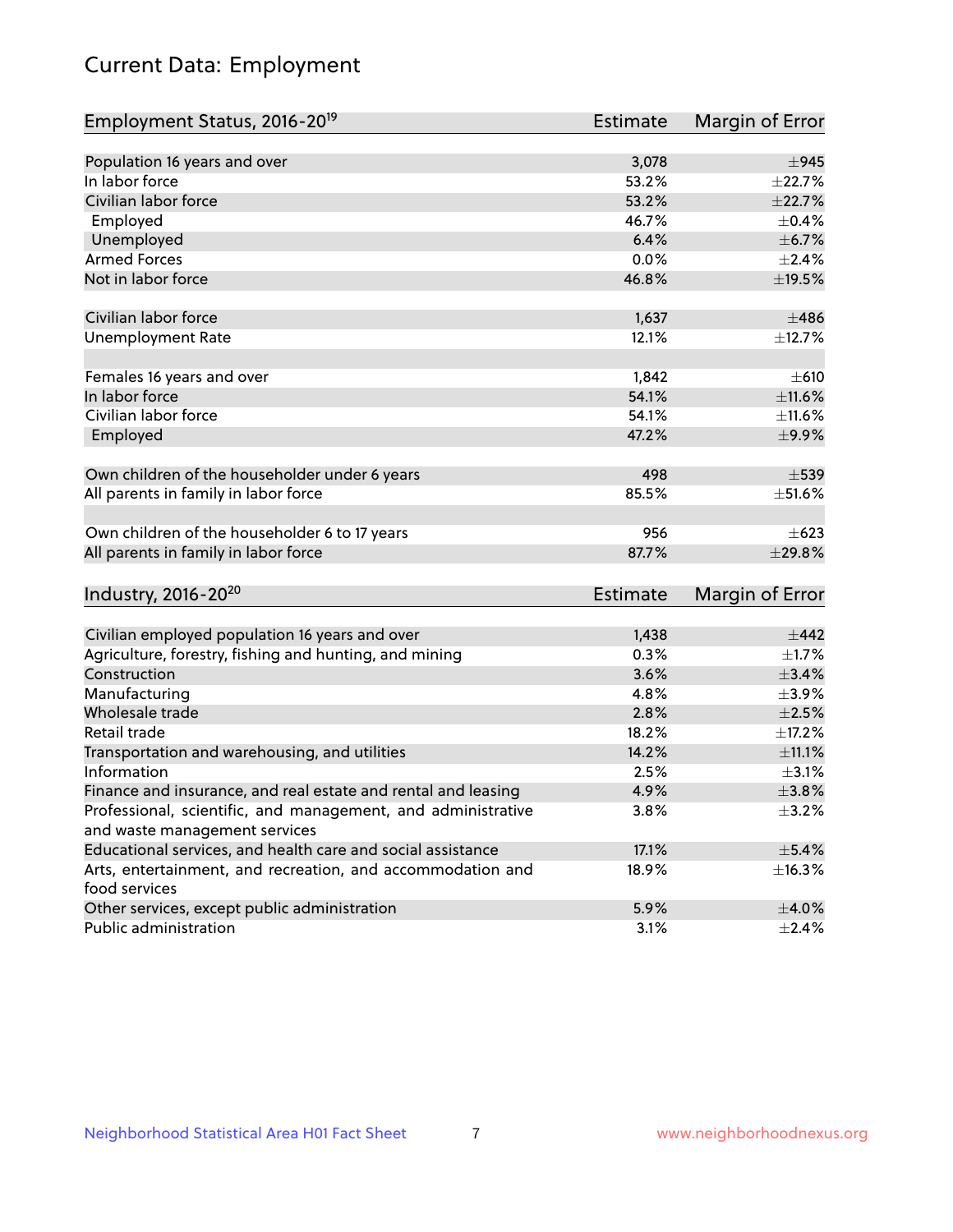# Current Data: Employment, continued...

| Occupation, 2016-20 <sup>21</sup>                                                                       | Estimate        | Margin of Error |
|---------------------------------------------------------------------------------------------------------|-----------------|-----------------|
| Civilian employed population 16 years and over                                                          | 1,438           | $\pm$ 442       |
| Management, business, science, and arts occupations                                                     | 16.1%           | $\pm$ 5.1%      |
| Service occupations                                                                                     | 27.9%           | ±15.9%          |
| Sales and office occupations                                                                            | 30.9%           | ±16.9%          |
| Natural resources, construction, and maintenance occupations                                            | 4.3%            | $\pm$ 3.2%      |
| Production, transportation, and material moving occupations                                             | 20.8%           | ±11.3%          |
| Class of Worker, 2016-20 <sup>22</sup>                                                                  | <b>Estimate</b> | Margin of Error |
| Civilian employed population 16 years and over                                                          | 1,438           | ±442            |
| Private wage and salary workers                                                                         | 79.9%           | $\pm$ 16.0%     |
| Government workers                                                                                      | 13.4%           | ±4.8%           |
| Self-employed in own not incorporated business workers                                                  | 2.7%            | $\pm 2.8\%$     |
| Unpaid family workers                                                                                   | 4.0%            | $\pm$ 5.8%      |
|                                                                                                         |                 |                 |
| Job Flows, 2019 <sup>23</sup>                                                                           |                 | 2019            |
| Total Jobs in Neighborhood Statistical Area                                                             |                 | 2,257           |
| Held by residents of Neighborhood Statistical Area                                                      |                 | 0.4%            |
| Held by non-residents of Neighborhood Statistical Area                                                  |                 | 99.6%           |
| Jobs by Industry Sector, 2019 <sup>24</sup>                                                             |                 | 2019            |
| Total Jobs in Neighborhood Statistical Area                                                             |                 | 2,257           |
| <b>Goods Producing sectors</b>                                                                          |                 | 41.2%           |
| Trade, Transportation, and Utilities sectors                                                            |                 | 51.7%           |
| All Other Services sectors                                                                              |                 | 7.2%            |
| Total Jobs in Neighborhood Statistical<br>held<br>by<br>Area<br>Neighborhood Statistical Area residents |                 | 9               |
| <b>Goods Producing sectors</b>                                                                          |                 | 33.3%           |
| Trade, Transportation, and Utilities sectors                                                            |                 | 55.6%           |
| All Other Services sectors                                                                              |                 | 11.1%           |
| Jobs by Earnings, 2019 <sup>25</sup>                                                                    |                 | 2019            |
| Total Jobs in Neighborhood Statistical Area                                                             |                 | 2,257           |
| Jobs with earnings \$1250/month or less                                                                 |                 | 32.0%           |
| Jobs with earnings \$1251/month to \$3333/month                                                         |                 | 26.9%           |
| Jobs with earnings greater than \$3333/month                                                            |                 | 41.0%           |
| Neighborhood Statistical<br>Jobs<br>in<br>held<br>by<br>Total<br>Area                                   |                 | 9               |
| Neighborhood Statistical Area residents                                                                 |                 |                 |
| Jobs with earnings \$1250/month or less                                                                 |                 | 44.4%           |
| Jobs with earnings \$1251/month to \$3333/month                                                         |                 | 11.1%           |
| Jobs with earnings greater than \$3333/month                                                            |                 | 44.4%           |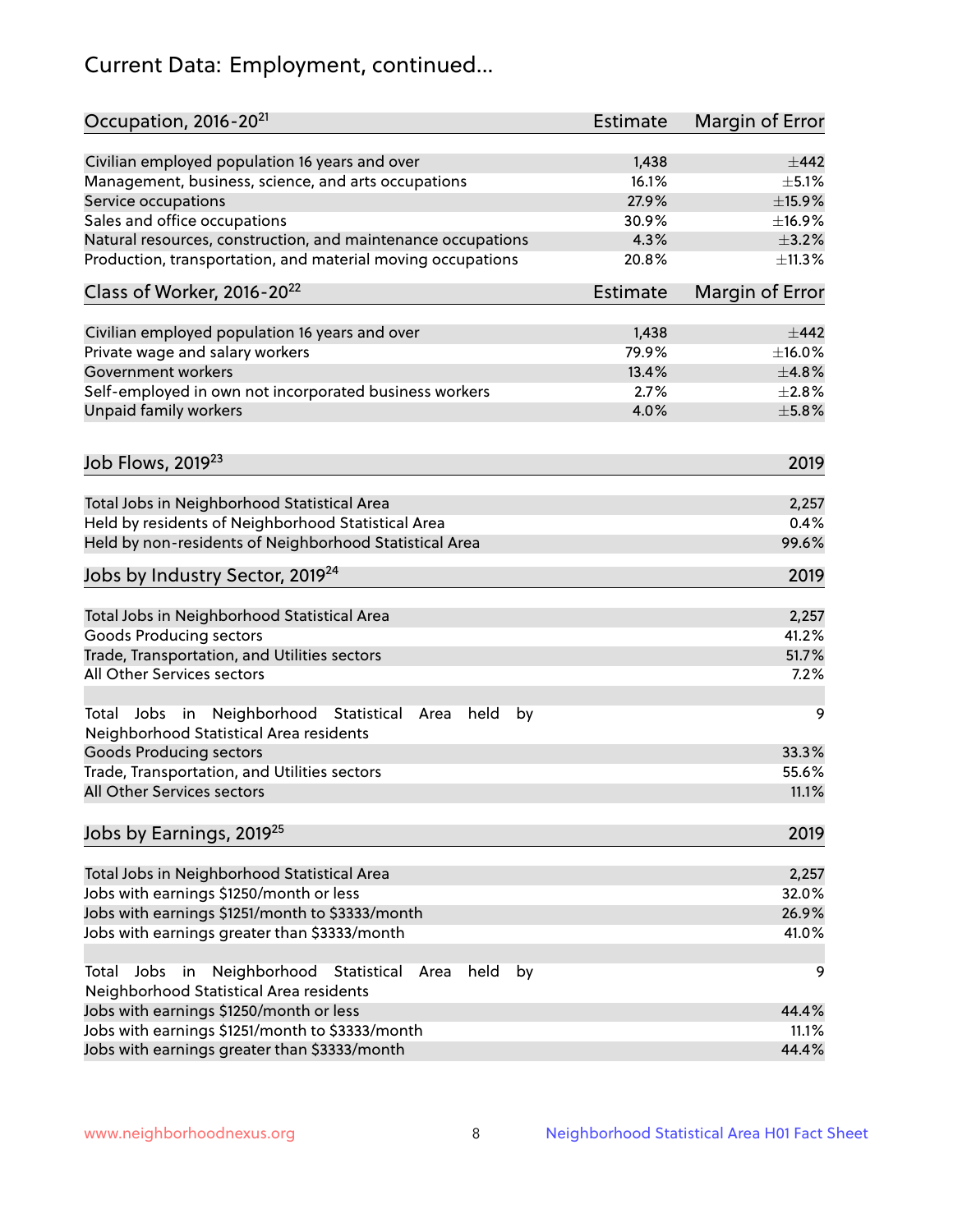## Current Data: Employment, continued...

| Jobs by Age of Worker, 2019 <sup>26</sup>                                                      | 2019  |
|------------------------------------------------------------------------------------------------|-------|
|                                                                                                |       |
| Total Jobs in Neighborhood Statistical Area                                                    | 2,257 |
| Jobs with workers age 29 or younger                                                            | 33.1% |
| Jobs with workers age 30 to 54                                                                 | 52.7% |
| Jobs with workers age 55 or older                                                              | 14.3% |
|                                                                                                |       |
| Total Jobs in Neighborhood Statistical Area held by<br>Neighborhood Statistical Area residents | 9     |
| Jobs with workers age 29 or younger                                                            | 11.1% |
| Jobs with workers age 30 to 54                                                                 | 77.8% |
| Jobs with workers age 55 or older                                                              | 11.1% |

### Current Data: Education

| School Enrollment, 2016-20 <sup>27</sup>       | Estimate | Margin of Error |
|------------------------------------------------|----------|-----------------|
|                                                |          |                 |
| Population 3 years and over enrolled in school | 1,362    | $\pm 690$       |
| Nursery school, preschool                      | 0.7%     | $+2.8%$         |
| Kindergarten                                   | 6.1%     | $\pm$ 3.5%      |
| Elementary school (grades 1-8)                 | 54.1%    | $\pm$ 15.2%     |
| High school (grades 9-12)                      | 29.7%    | ±14.4%          |
| College or graduate school                     | 9.5%     | $\pm$ 6.5%      |

| <b>Estimate</b> | Margin of Error |
|-----------------|-----------------|
|                 |                 |
| 2,530           | $\pm 796$       |
| 1.8%            | $\pm$ 2.4%      |
| 18.5%           | ±14.1%          |
| 45.9%           | $\pm$ 6.2%      |
| 13.6%           | $\pm$ 6.0%      |
| 5.0%            | $\pm 2.4\%$     |
| 9.6%            | $\pm$ 6.7%      |
| 5.5%            | $\pm$ 3.1%      |
|                 |                 |
| 79.7%           | $\pm$ 31.1%     |
| 15.1%           | $\pm$ 6.7%      |
|                 |                 |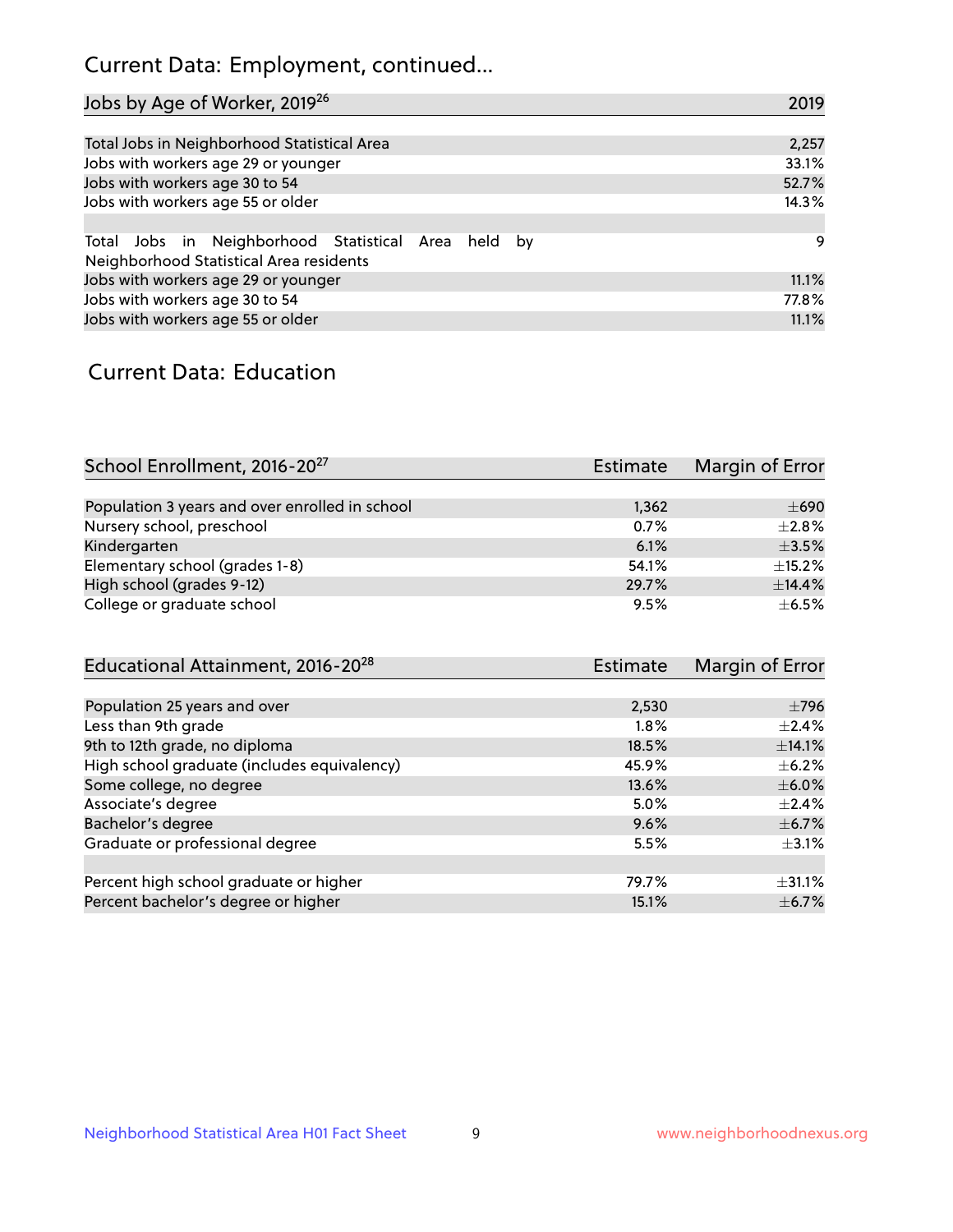## Current Data: Housing

| Households by Type, 2016-20 <sup>29</sup>            | <b>Estimate</b> | Margin of Error |
|------------------------------------------------------|-----------------|-----------------|
|                                                      |                 |                 |
| Total households                                     | 1,416           | $\pm$ 357       |
| Family households (families)                         | 61.4%           | ±13.3%          |
| With own children under 18 years                     | 25.4%           | ±10.9%          |
| Married-couple family                                | 12.7%           | $\pm$ 8.5%      |
| With own children of the householder under 18 years  | 4.2%            | $\pm$ 8.4%      |
| Male householder, no spouse present, family          | 10.0%           | $\pm$ 5.2%      |
| With own children of the householder under 18 years  | 4.5%            | $\pm 3.8\%$     |
| Female householder, no spouse present, family        | 38.7%           | ±15.9%          |
| With own children of the householder under 18 years  | 16.7%           | ±7.3%           |
| Nonfamily households                                 | 38.6%           | ±12.9%          |
| Householder living alone                             | 38.0%           | ±13.0%          |
| 65 years and over                                    | 15.8%           | $\pm$ 3.9%      |
|                                                      |                 |                 |
| Households with one or more people under 18 years    | 33.6%           | ±12.1%          |
| Households with one or more people 65 years and over | 31.0%           | $\pm 2.4\%$     |
| Average household size                               | 3.15            | $\pm$ 0.99      |
| Average family size                                  | 4.32            | $\pm 1.58$      |
| Housing Occupancy, 2016-20 <sup>30</sup>             | <b>Estimate</b> | Margin of Error |
|                                                      |                 |                 |
| Total housing units                                  | 1,701           | $\pm$ 346       |
| Occupied housing units                               | 83.3%           | ±12.4%          |
| Vacant housing units                                 | 16.7%           | $\pm$ 4.4%      |
| Homeowner vacancy rate                               | 1.2             | $\pm$ 4.5       |
| Rental vacancy rate                                  | 4.9             | $+4.5$          |
| Units in Structure, 2016-20 <sup>31</sup>            | Estimate        | Margin of Error |
|                                                      |                 |                 |
| Total housing units                                  | 1,701<br>79.6%  | $\pm$ 346       |
| 1-unit, detached                                     |                 | ±22.7%          |
| 1-unit, attached                                     | 0.2%            | $\pm1.0\%$      |
| 2 units                                              | 0.2%            | $\pm 1.0\%$     |
| 3 or 4 units                                         | 3.5%            | $\pm 11.5\%$    |
| 5 to 9 units                                         | 5.8%            | $\pm$ 3.9%      |
| 10 to 19 units                                       | 5.3%            | $\pm$ 7.0%      |
| 20 or more units                                     | 5.3%            | $\pm 2.8\%$     |
| Mobile home                                          | 0.0%            | $\pm1.0\%$      |
| Boat, RV, van, etc.                                  | $0.0\%$         | $\pm 1.0\%$     |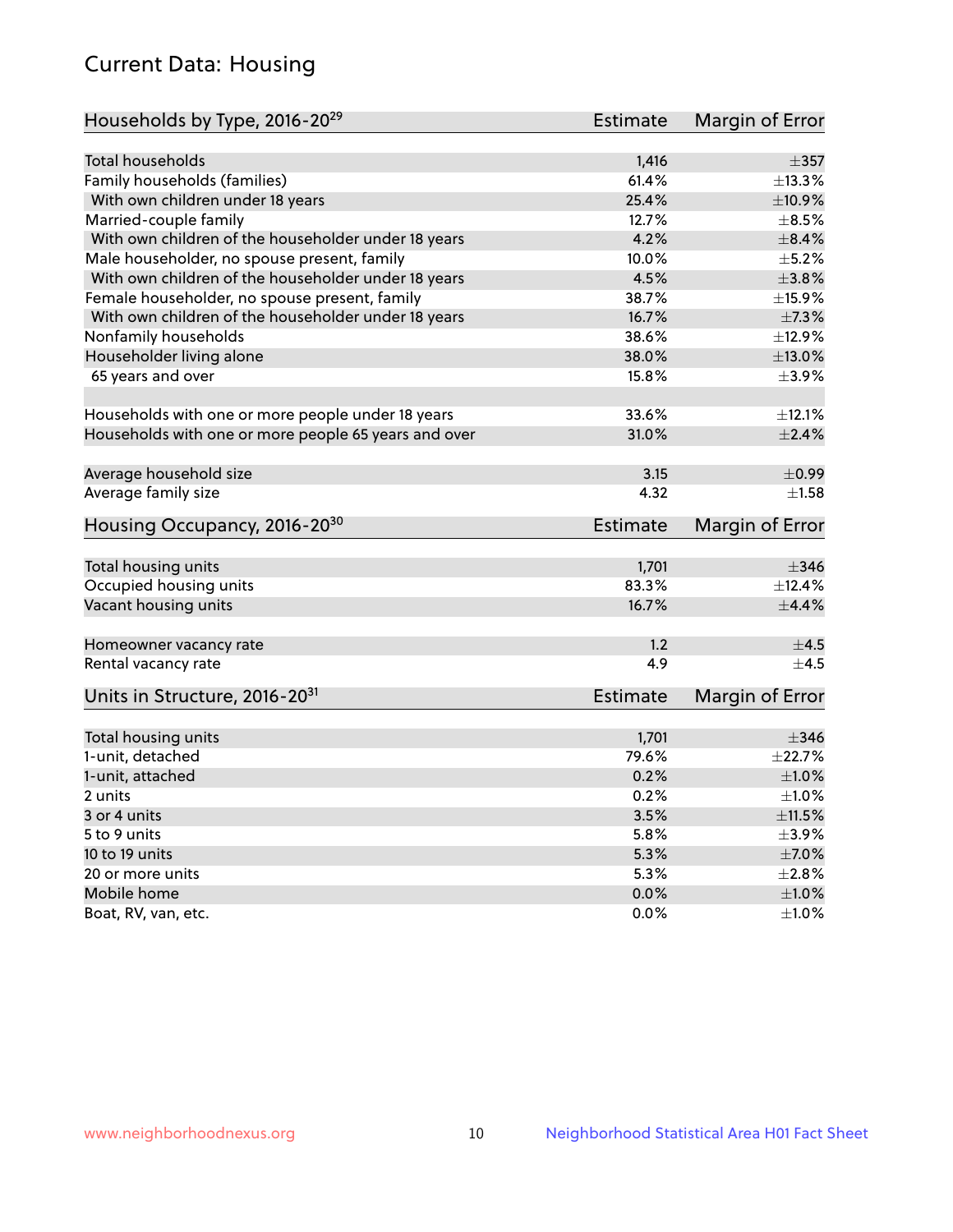## Current Data: Housing, continued...

| Total housing units<br>1,701<br>$\pm$ 346<br>Built 2014 or later<br>0.0%<br>$\pm 1.0\%$<br>Built 2010 to 2013<br>0.9%<br>$\pm1.5\%$<br>Built 2000 to 2009<br>7.2%<br>$\pm$ 5.8%<br>1.2%<br>Built 1990 to 1999<br>$\pm 2.0\%$<br>Built 1980 to 1989<br>12.5%<br>±12.9%<br>Built 1970 to 1979<br>5.4%<br>$\pm$ 3.5%<br>Built 1960 to 1969<br>42.1%<br>$\pm$ 6.5%<br>Built 1950 to 1959<br>20.0%<br>$\pm$ 3.7%<br>Built 1940 to 1949<br>10.1%<br>Built 1939 or earlier<br>0.5%<br>Housing Tenure, 2016-2033<br><b>Estimate</b><br>Occupied housing units<br>1,416<br>$\pm$ 357<br>Owner-occupied<br>36.1%<br>±12.1%<br>63.9%<br>$\pm$ 19.5%<br>Renter-occupied<br>Average household size of owner-occupied unit<br>2.82<br>Average household size of renter-occupied unit<br>3.33<br>Residence 1 Year Ago, 2016-20 <sup>34</sup><br>Estimate<br>Population 1 year and over<br>4,478<br>Same house<br>87.4%<br>Different house in the U.S.<br>12.5%<br>Same county<br>10.0%<br>Different county<br>2.5%<br>Same state<br>2.0%<br>Different state<br>0.6%<br>Abroad<br>0.0%<br>Value of Housing Unit, 2016-20 <sup>35</sup><br><b>Estimate</b><br>511<br>Owner-occupied units<br>Less than \$50,000<br>27.3%<br>\$50,000 to \$99,999<br>42.4%<br>\$100,000 to \$149,999<br>13.2%<br>\$150,000 to \$199,999<br>13.9%<br>$\pm$ 10.1%<br>\$200,000 to \$299,999<br>1.7%<br>\$300,000 to \$499,999<br>0.3%<br>$\pm$ 4.7%<br>\$500,000 to \$999,999<br>0.4%<br>$\pm$ 4.6%<br>\$1,000,000 or more<br>0.7%<br>$\pm$ 5.9%<br>Mortgage Status, 2016-20 <sup>36</sup><br>Estimate<br>Owner-occupied units<br>511<br>$\pm$ 113<br>Housing units with a mortgage<br>35.2%<br>±15.7% | Year Structure Built, 2016-20 <sup>32</sup> | <b>Estimate</b> | <b>Margin of Error</b> |
|--------------------------------------------------------------------------------------------------------------------------------------------------------------------------------------------------------------------------------------------------------------------------------------------------------------------------------------------------------------------------------------------------------------------------------------------------------------------------------------------------------------------------------------------------------------------------------------------------------------------------------------------------------------------------------------------------------------------------------------------------------------------------------------------------------------------------------------------------------------------------------------------------------------------------------------------------------------------------------------------------------------------------------------------------------------------------------------------------------------------------------------------------------------------------------------------------------------------------------------------------------------------------------------------------------------------------------------------------------------------------------------------------------------------------------------------------------------------------------------------------------------------------------------------------------------------------------------------------------------------------------------------------------------------|---------------------------------------------|-----------------|------------------------|
|                                                                                                                                                                                                                                                                                                                                                                                                                                                                                                                                                                                                                                                                                                                                                                                                                                                                                                                                                                                                                                                                                                                                                                                                                                                                                                                                                                                                                                                                                                                                                                                                                                                                    |                                             |                 |                        |
|                                                                                                                                                                                                                                                                                                                                                                                                                                                                                                                                                                                                                                                                                                                                                                                                                                                                                                                                                                                                                                                                                                                                                                                                                                                                                                                                                                                                                                                                                                                                                                                                                                                                    |                                             |                 |                        |
|                                                                                                                                                                                                                                                                                                                                                                                                                                                                                                                                                                                                                                                                                                                                                                                                                                                                                                                                                                                                                                                                                                                                                                                                                                                                                                                                                                                                                                                                                                                                                                                                                                                                    |                                             |                 |                        |
|                                                                                                                                                                                                                                                                                                                                                                                                                                                                                                                                                                                                                                                                                                                                                                                                                                                                                                                                                                                                                                                                                                                                                                                                                                                                                                                                                                                                                                                                                                                                                                                                                                                                    |                                             |                 |                        |
|                                                                                                                                                                                                                                                                                                                                                                                                                                                                                                                                                                                                                                                                                                                                                                                                                                                                                                                                                                                                                                                                                                                                                                                                                                                                                                                                                                                                                                                                                                                                                                                                                                                                    |                                             |                 |                        |
|                                                                                                                                                                                                                                                                                                                                                                                                                                                                                                                                                                                                                                                                                                                                                                                                                                                                                                                                                                                                                                                                                                                                                                                                                                                                                                                                                                                                                                                                                                                                                                                                                                                                    |                                             |                 |                        |
|                                                                                                                                                                                                                                                                                                                                                                                                                                                                                                                                                                                                                                                                                                                                                                                                                                                                                                                                                                                                                                                                                                                                                                                                                                                                                                                                                                                                                                                                                                                                                                                                                                                                    |                                             |                 |                        |
|                                                                                                                                                                                                                                                                                                                                                                                                                                                                                                                                                                                                                                                                                                                                                                                                                                                                                                                                                                                                                                                                                                                                                                                                                                                                                                                                                                                                                                                                                                                                                                                                                                                                    |                                             |                 |                        |
|                                                                                                                                                                                                                                                                                                                                                                                                                                                                                                                                                                                                                                                                                                                                                                                                                                                                                                                                                                                                                                                                                                                                                                                                                                                                                                                                                                                                                                                                                                                                                                                                                                                                    |                                             |                 |                        |
|                                                                                                                                                                                                                                                                                                                                                                                                                                                                                                                                                                                                                                                                                                                                                                                                                                                                                                                                                                                                                                                                                                                                                                                                                                                                                                                                                                                                                                                                                                                                                                                                                                                                    |                                             |                 | ±11.9%                 |
|                                                                                                                                                                                                                                                                                                                                                                                                                                                                                                                                                                                                                                                                                                                                                                                                                                                                                                                                                                                                                                                                                                                                                                                                                                                                                                                                                                                                                                                                                                                                                                                                                                                                    |                                             |                 | $\pm 1.1\%$            |
|                                                                                                                                                                                                                                                                                                                                                                                                                                                                                                                                                                                                                                                                                                                                                                                                                                                                                                                                                                                                                                                                                                                                                                                                                                                                                                                                                                                                                                                                                                                                                                                                                                                                    |                                             |                 | <b>Margin of Error</b> |
|                                                                                                                                                                                                                                                                                                                                                                                                                                                                                                                                                                                                                                                                                                                                                                                                                                                                                                                                                                                                                                                                                                                                                                                                                                                                                                                                                                                                                                                                                                                                                                                                                                                                    |                                             |                 |                        |
|                                                                                                                                                                                                                                                                                                                                                                                                                                                                                                                                                                                                                                                                                                                                                                                                                                                                                                                                                                                                                                                                                                                                                                                                                                                                                                                                                                                                                                                                                                                                                                                                                                                                    |                                             |                 |                        |
|                                                                                                                                                                                                                                                                                                                                                                                                                                                                                                                                                                                                                                                                                                                                                                                                                                                                                                                                                                                                                                                                                                                                                                                                                                                                                                                                                                                                                                                                                                                                                                                                                                                                    |                                             |                 |                        |
|                                                                                                                                                                                                                                                                                                                                                                                                                                                                                                                                                                                                                                                                                                                                                                                                                                                                                                                                                                                                                                                                                                                                                                                                                                                                                                                                                                                                                                                                                                                                                                                                                                                                    |                                             |                 |                        |
|                                                                                                                                                                                                                                                                                                                                                                                                                                                                                                                                                                                                                                                                                                                                                                                                                                                                                                                                                                                                                                                                                                                                                                                                                                                                                                                                                                                                                                                                                                                                                                                                                                                                    |                                             |                 | $\pm$ 0.42             |
|                                                                                                                                                                                                                                                                                                                                                                                                                                                                                                                                                                                                                                                                                                                                                                                                                                                                                                                                                                                                                                                                                                                                                                                                                                                                                                                                                                                                                                                                                                                                                                                                                                                                    |                                             |                 | $\pm 1.52$             |
|                                                                                                                                                                                                                                                                                                                                                                                                                                                                                                                                                                                                                                                                                                                                                                                                                                                                                                                                                                                                                                                                                                                                                                                                                                                                                                                                                                                                                                                                                                                                                                                                                                                                    |                                             |                 | <b>Margin of Error</b> |
|                                                                                                                                                                                                                                                                                                                                                                                                                                                                                                                                                                                                                                                                                                                                                                                                                                                                                                                                                                                                                                                                                                                                                                                                                                                                                                                                                                                                                                                                                                                                                                                                                                                                    |                                             |                 | $\pm$ 1,795            |
|                                                                                                                                                                                                                                                                                                                                                                                                                                                                                                                                                                                                                                                                                                                                                                                                                                                                                                                                                                                                                                                                                                                                                                                                                                                                                                                                                                                                                                                                                                                                                                                                                                                                    |                                             |                 | ±18.3%                 |
|                                                                                                                                                                                                                                                                                                                                                                                                                                                                                                                                                                                                                                                                                                                                                                                                                                                                                                                                                                                                                                                                                                                                                                                                                                                                                                                                                                                                                                                                                                                                                                                                                                                                    |                                             |                 | $\pm$ 4.6%             |
|                                                                                                                                                                                                                                                                                                                                                                                                                                                                                                                                                                                                                                                                                                                                                                                                                                                                                                                                                                                                                                                                                                                                                                                                                                                                                                                                                                                                                                                                                                                                                                                                                                                                    |                                             |                 | $\pm$ 5.2%             |
|                                                                                                                                                                                                                                                                                                                                                                                                                                                                                                                                                                                                                                                                                                                                                                                                                                                                                                                                                                                                                                                                                                                                                                                                                                                                                                                                                                                                                                                                                                                                                                                                                                                                    |                                             |                 | $\pm1.5\%$             |
|                                                                                                                                                                                                                                                                                                                                                                                                                                                                                                                                                                                                                                                                                                                                                                                                                                                                                                                                                                                                                                                                                                                                                                                                                                                                                                                                                                                                                                                                                                                                                                                                                                                                    |                                             |                 | $\pm$ 1.4%             |
|                                                                                                                                                                                                                                                                                                                                                                                                                                                                                                                                                                                                                                                                                                                                                                                                                                                                                                                                                                                                                                                                                                                                                                                                                                                                                                                                                                                                                                                                                                                                                                                                                                                                    |                                             |                 | $\pm$ 0.7%             |
|                                                                                                                                                                                                                                                                                                                                                                                                                                                                                                                                                                                                                                                                                                                                                                                                                                                                                                                                                                                                                                                                                                                                                                                                                                                                                                                                                                                                                                                                                                                                                                                                                                                                    |                                             |                 | $\pm$ 0.4%             |
|                                                                                                                                                                                                                                                                                                                                                                                                                                                                                                                                                                                                                                                                                                                                                                                                                                                                                                                                                                                                                                                                                                                                                                                                                                                                                                                                                                                                                                                                                                                                                                                                                                                                    |                                             |                 | Margin of Error        |
|                                                                                                                                                                                                                                                                                                                                                                                                                                                                                                                                                                                                                                                                                                                                                                                                                                                                                                                                                                                                                                                                                                                                                                                                                                                                                                                                                                                                                                                                                                                                                                                                                                                                    |                                             |                 | ±113                   |
|                                                                                                                                                                                                                                                                                                                                                                                                                                                                                                                                                                                                                                                                                                                                                                                                                                                                                                                                                                                                                                                                                                                                                                                                                                                                                                                                                                                                                                                                                                                                                                                                                                                                    |                                             |                 | ±13.8%                 |
|                                                                                                                                                                                                                                                                                                                                                                                                                                                                                                                                                                                                                                                                                                                                                                                                                                                                                                                                                                                                                                                                                                                                                                                                                                                                                                                                                                                                                                                                                                                                                                                                                                                                    |                                             |                 | ±14.5%                 |
|                                                                                                                                                                                                                                                                                                                                                                                                                                                                                                                                                                                                                                                                                                                                                                                                                                                                                                                                                                                                                                                                                                                                                                                                                                                                                                                                                                                                                                                                                                                                                                                                                                                                    |                                             |                 | $\pm$ 8.2%             |
|                                                                                                                                                                                                                                                                                                                                                                                                                                                                                                                                                                                                                                                                                                                                                                                                                                                                                                                                                                                                                                                                                                                                                                                                                                                                                                                                                                                                                                                                                                                                                                                                                                                                    |                                             |                 |                        |
|                                                                                                                                                                                                                                                                                                                                                                                                                                                                                                                                                                                                                                                                                                                                                                                                                                                                                                                                                                                                                                                                                                                                                                                                                                                                                                                                                                                                                                                                                                                                                                                                                                                                    |                                             |                 | $\pm$ 5.7%             |
|                                                                                                                                                                                                                                                                                                                                                                                                                                                                                                                                                                                                                                                                                                                                                                                                                                                                                                                                                                                                                                                                                                                                                                                                                                                                                                                                                                                                                                                                                                                                                                                                                                                                    |                                             |                 |                        |
|                                                                                                                                                                                                                                                                                                                                                                                                                                                                                                                                                                                                                                                                                                                                                                                                                                                                                                                                                                                                                                                                                                                                                                                                                                                                                                                                                                                                                                                                                                                                                                                                                                                                    |                                             |                 |                        |
|                                                                                                                                                                                                                                                                                                                                                                                                                                                                                                                                                                                                                                                                                                                                                                                                                                                                                                                                                                                                                                                                                                                                                                                                                                                                                                                                                                                                                                                                                                                                                                                                                                                                    |                                             |                 |                        |
|                                                                                                                                                                                                                                                                                                                                                                                                                                                                                                                                                                                                                                                                                                                                                                                                                                                                                                                                                                                                                                                                                                                                                                                                                                                                                                                                                                                                                                                                                                                                                                                                                                                                    |                                             |                 | Margin of Error        |
|                                                                                                                                                                                                                                                                                                                                                                                                                                                                                                                                                                                                                                                                                                                                                                                                                                                                                                                                                                                                                                                                                                                                                                                                                                                                                                                                                                                                                                                                                                                                                                                                                                                                    |                                             |                 |                        |
|                                                                                                                                                                                                                                                                                                                                                                                                                                                                                                                                                                                                                                                                                                                                                                                                                                                                                                                                                                                                                                                                                                                                                                                                                                                                                                                                                                                                                                                                                                                                                                                                                                                                    |                                             |                 |                        |

Neighborhood Statistical Area H01 Fact Sheet 11 11 www.neighborhoodnexus.org

Housing units without a mortgage  $\pm 11.5\%$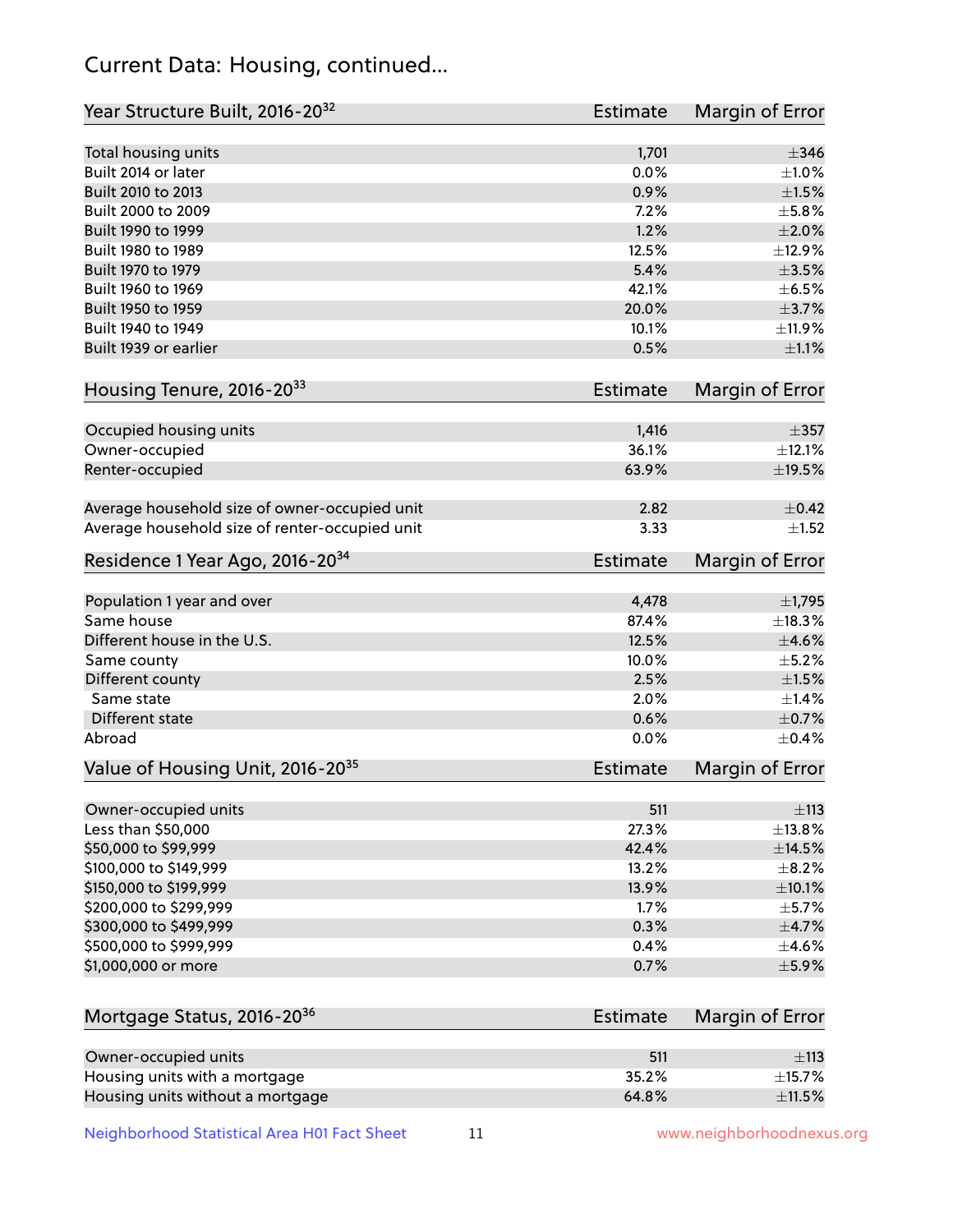## Current Data: Housing, continued...

| Selected Monthly Owner Costs, 2016-20 <sup>37</sup> | <b>Estimate</b> | Margin of Error |
|-----------------------------------------------------|-----------------|-----------------|
|                                                     |                 |                 |
| Housing units with a mortgage                       | 180             | $\pm$ 89        |
| Less than \$300                                     | 0.0%            | ±13.1%          |
| \$300 to \$499                                      | 0.0%            | ±13.1%          |
| \$500 to \$999                                      | 35.8%           | ±16.2%          |
| \$1,000 to \$1,499                                  | 56.5%           | $\pm 30.0\%$    |
| \$1,500 to \$1,999                                  | 5.7%            | ±11.0%          |
| \$2,000 to \$2,999                                  | 2.1%            | ±13.6%          |
| \$3,000 or more                                     | 0.0%            | $\pm$ 16.0%     |
|                                                     |                 |                 |
| Median (dollars)                                    | \$1,069         | $\pm$ 67        |
|                                                     |                 |                 |
| Housing units without a mortgage                    | 331             | ±94             |
| Less than \$150                                     | 8.0%            | $\pm$ 8.6%      |
| \$150 to \$249                                      | 29.9%           | ±12.1%          |
| \$250 to \$349                                      | 17.9%           | ±10.3%          |
| \$350 to \$499                                      | 31.3%           | ±17.0%          |
| \$500 to \$699                                      | 10.0%           | ±12.4%          |
| \$700 or more                                       | 2.9%            | ±16.9%          |
|                                                     |                 |                 |
| Median (dollars)                                    | \$299           | $\pm$ 67        |

| Selected Monthly Owner Costs as a Percentage of | <b>Estimate</b> | Margin of Error |
|-------------------------------------------------|-----------------|-----------------|
| Household Income, 2016-20 <sup>38</sup>         |                 |                 |
|                                                 |                 |                 |
| Housing units with a mortgage <sup>39</sup>     | 177             | $\pm 90$        |
| Less than 20.0 percent                          | 38.9%           | $\pm$ 15.6%     |
| 20.0 to 24.9 percent                            | 4.4%            | $\pm$ 11.8%     |
| 25.0 to 29.9 percent                            | $1.7\%$         | $\pm$ 9.8%      |
| 30.0 to 34.9 percent                            | 5.6%            | $\pm$ 8.4%      |
| 35.0 percent or more                            | 49.3%           | $\pm$ 31.6%     |
|                                                 |                 |                 |
| Housing units without a mortgage <sup>40</sup>  | 331             | $\pm 109$       |
| Less than 10.0 percent                          | 49.2%           | ±14.8%          |
| 10.0 to 14.9 percent                            | 14.0%           | $\pm$ 10.0%     |
| 15.0 to 19.9 percent                            | 14.3%           | ±14.4%          |
| 20.0 to 24.9 percent                            | 0.7%            | $\pm$ 4.6%      |
| 25.0 to 29.9 percent                            | 3.2%            | $\pm$ 5.0%      |
| 30.0 to 34.9 percent                            | $7.2\%$         | $\pm$ 7.9%      |
| 35.0 percent or more                            | 11.5%           | $\pm$ 11.1%     |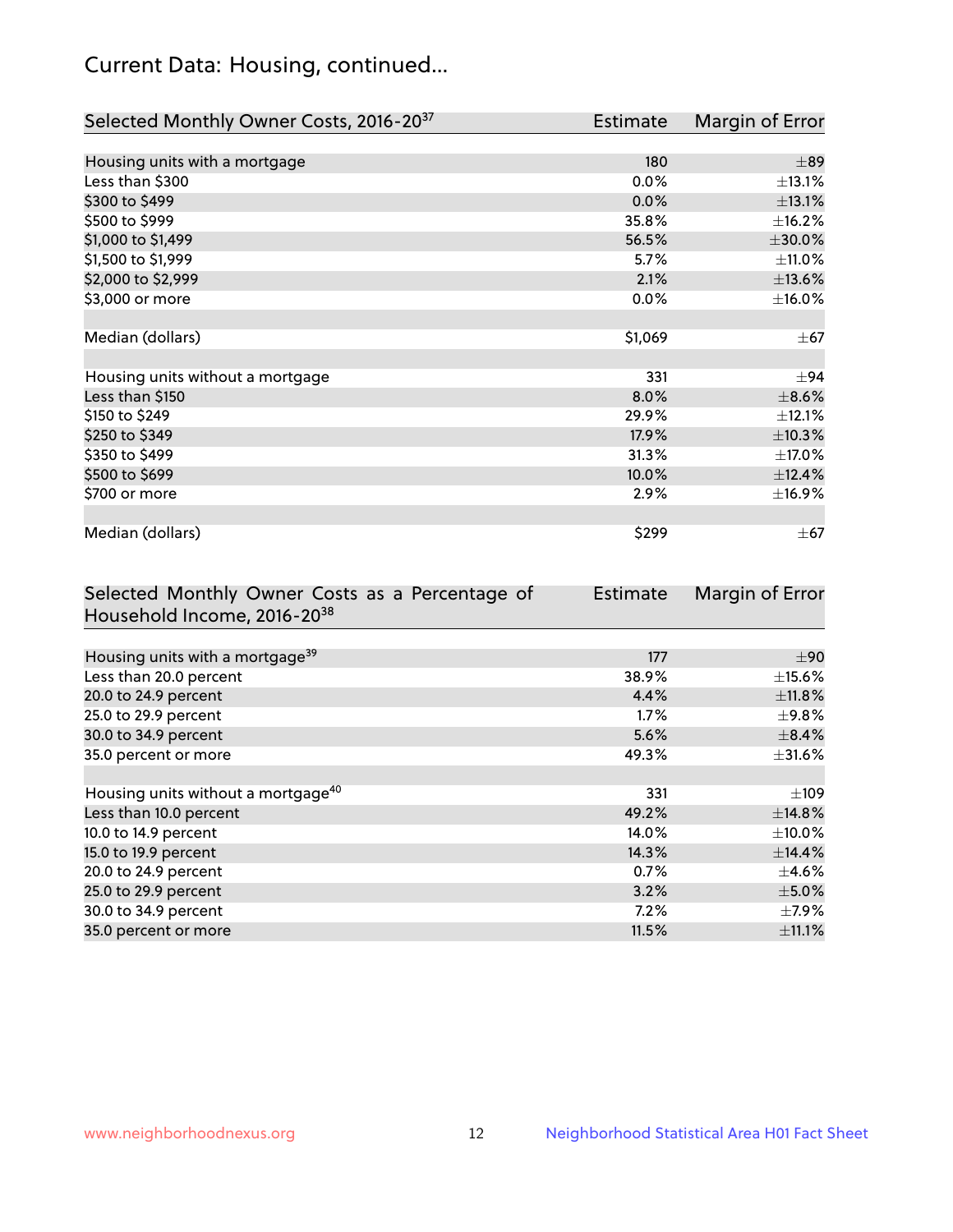## Current Data: Housing, continued...

| Gross Rent, 2016-20 <sup>41</sup>               | <b>Estimate</b> | Margin of Error |
|-------------------------------------------------|-----------------|-----------------|
|                                                 |                 |                 |
| Occupied units paying rent                      | 877             | $\pm$ 358       |
| Less than \$200                                 | 1.0%            | $\pm$ 3.4%      |
| \$200 to \$499                                  | 6.0%            | $\pm$ 7.1%      |
| \$500 to \$749                                  | 22.7%           | ±21.8%          |
| \$750 to \$999                                  | 24.8%           | ±25.7%          |
| \$1,000 to \$1,499                              | 38.4%           | $\pm$ 9.9%      |
| \$1,500 to \$1,999                              | 7.0%            | $\pm$ 9.2%      |
| \$2,000 or more                                 | 0.1%            | $\pm$ 3.8%      |
| Median (dollars)                                | \$966           | $\pm 61$        |
|                                                 |                 |                 |
| No rent paid                                    | 28              | $\pm 28$        |
|                                                 |                 |                 |
| Gross Rent as a Percentage of Household Income, | <b>Estimate</b> | Margin of Error |
| $2016 - 20^{42}$                                |                 |                 |
|                                                 |                 |                 |
| Occupied units paying rent <sup>43</sup>        | 847             | $\pm$ 366       |
| Less than 15.0 percent                          | 7.0%            | ±22.6%          |
| 15.0 to 19.9 percent                            | 8.5%            | ±13.7%          |
| 20.0 to 24.9 percent                            | 9.2%            | ±14.9%          |
| 25.0 to 29.9 percent                            | 5.7%            | $\pm$ 5.5%      |
| 30.0 to 34.9 percent                            | 8.0%            | $\pm$ 6.2%      |
| 35.0 percent or more                            | 61.6%           | $\pm$ 10.6%     |

# Current Data: Transportation

| Commuting to Work, 2016-20 <sup>44</sup>  | <b>Estimate</b> | Margin of Error |
|-------------------------------------------|-----------------|-----------------|
|                                           |                 |                 |
| Workers 16 years and over                 | 1,425           | $\pm$ 523       |
| Car, truck, or van - drove alone          | 59.2%           | $\pm$ 27.9%     |
| Car, truck, or van - carpooled            | 3.9%            | $\pm$ 3.3%      |
| Public transportation (excluding taxicab) | 26.5%           | $\pm 21.7\%$    |
| Walked                                    | 0.2%            | $\pm$ 1.2%      |
| Other means                               | 6.5%            | $\pm$ 17.7%     |
| Worked at home                            | 3.8%            | $\pm 2.9\%$     |
|                                           |                 |                 |
| Mean travel time to work (minutes)        | 42.2            | $+22.5$         |

| Access to a Vehicle, 2016-20 <sup>45</sup> | Estimate | Margin of Error |
|--------------------------------------------|----------|-----------------|
|                                            |          |                 |
| Occupied housing units                     | 1,416    | $\pm$ 357       |
| No vehicles available                      | 35.2%    | $\pm 20.7\%$    |
| 1 vehicle available                        | 37.2%    | $\pm$ 5.3%      |
| 2 vehicles available                       | 19.3%    | ±9.8%           |
| 3 or more vehicles available               | 8.2%     | $+3.9%$         |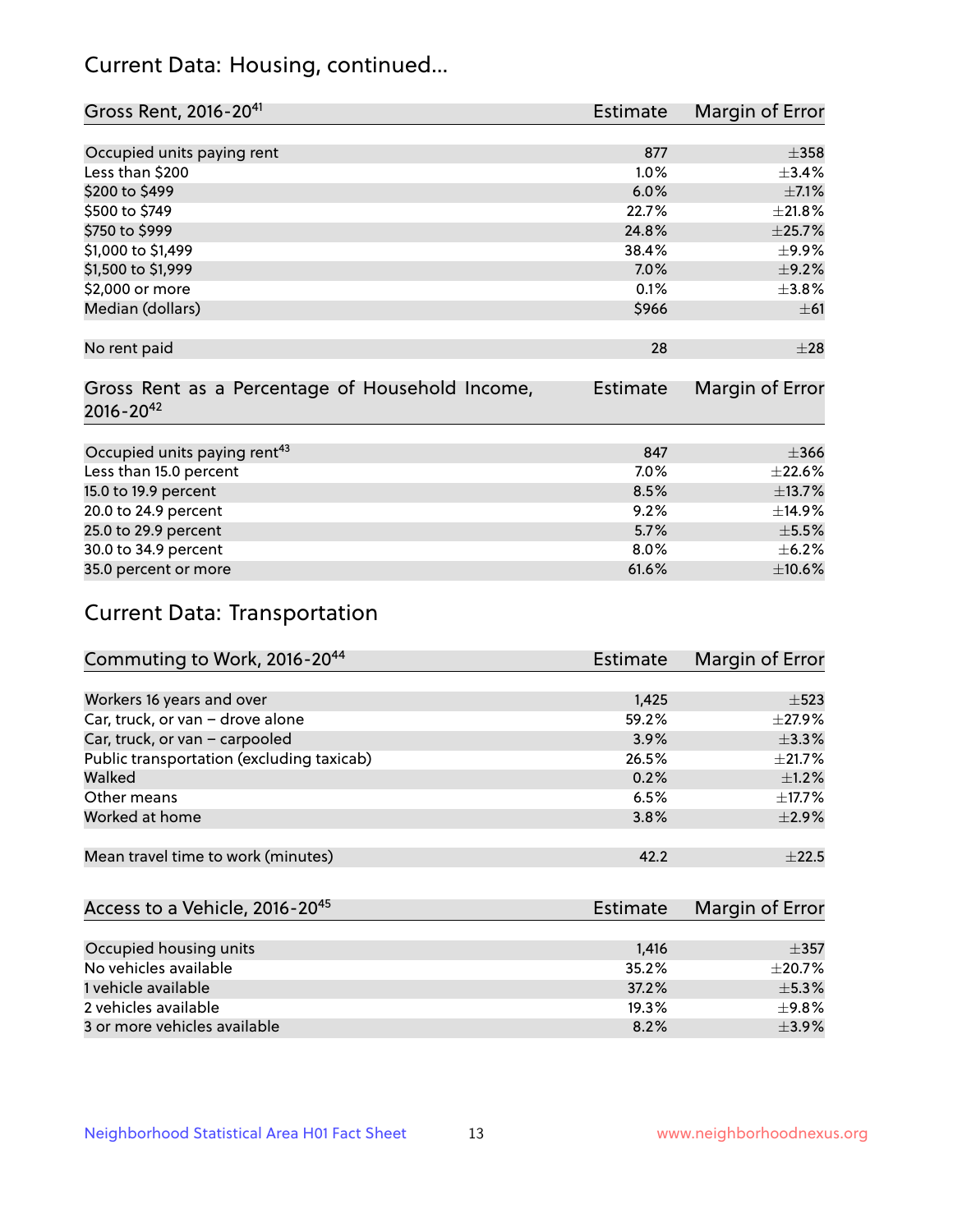## Current Data: Health

| Health Insurance coverage, 2016-2046                    | <b>Estimate</b> | Margin of Error |
|---------------------------------------------------------|-----------------|-----------------|
|                                                         |                 |                 |
| Civilian Noninstitutionalized Population                | 4,459           | ±1,802          |
| With health insurance coverage                          | 80.4%           | ±42.4%          |
| With private health insurance coverage                  | 31.4%           | ±14.4%          |
| With public health coverage                             | 56.4%           | ±13.6%          |
| No health insurance coverage                            | 19.6%           | $\pm$ 9.4%      |
| Civilian Noninstitutionalized Population Under 19 years | 1,650           | $\pm$ 1,650     |
|                                                         | 5.2%            | $\pm 2.8\%$     |
| No health insurance coverage                            |                 |                 |
| Civilian Noninstitutionalized Population 19 to 64 years | 2,314           | $\pm 880$       |
| In labor force:                                         | 1,579           | $\pm 655$       |
| Employed:                                               | 1,396           | $\pm$ 520       |
| With health insurance coverage                          | 61.4%           | ±28.3%          |
| With private health insurance coverage                  | 46.5%           | $\pm 21.2\%$    |
| With public coverage                                    | 14.9%           | ±10.7%          |
| No health insurance coverage                            | 38.6%           | $\pm$ 25.3%     |
|                                                         |                 |                 |
| Unemployed:                                             | 183             | $\pm$ 520       |
| With health insurance coverage                          | 76.5%           | ±67.9%          |
| With private health insurance coverage                  | 12.7%           | ±12.9%          |
| With public coverage                                    | 63.8%           | ±78.7%          |
| No health insurance coverage                            | 23.5%           | ±33.2%          |
|                                                         |                 |                 |
| Not in labor force:                                     | 735             | $\pm$ 362       |
| With health insurance coverage                          | 71.8%           | ±16.9%          |
| With private health insurance coverage                  | 17.4%           | ±13.7%          |
| With public coverage                                    | 63.8%           | $\pm 21.7\%$    |
| No health insurance coverage                            | 28.2%           | ±24.7%          |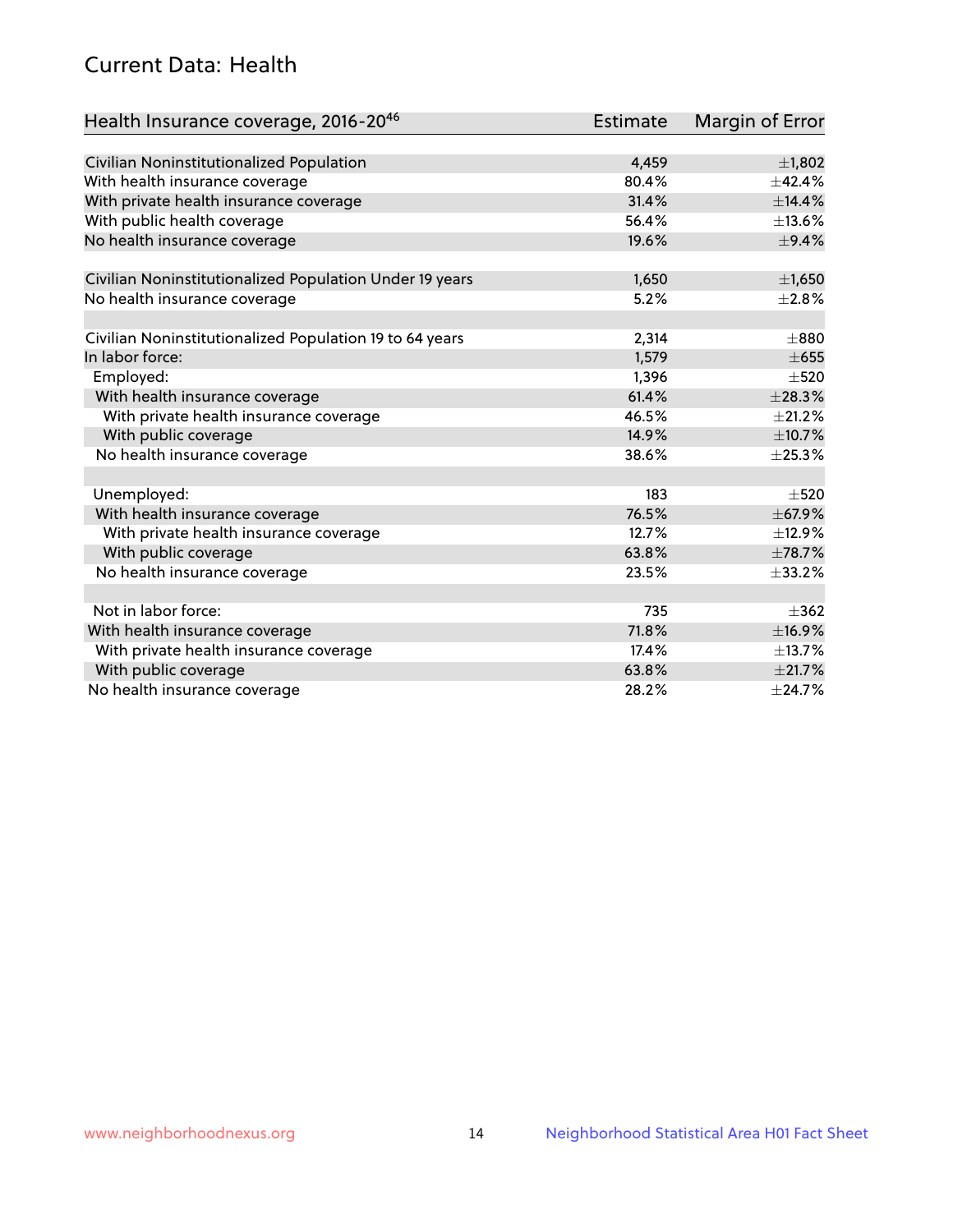#### Notes:

- 1. Source: U.S. Census Bureau, Decennial Census 2000, SF1 tables P8, P12; American Community Survey, tables B01001, B03002
- 2. This category includes Pacific Islanders, Native Americans and Alaska Natives, people who identify as some other race, and those who identify as bi/multi racial.
- 3. Source: U.S. Census Bureau, Decennial Census 2000, SF1 tables P15, P16, P18, P19; American Community Survey, tables B11001, B11005, B11003
- 4. Source: U.S. Census Bureau, Decennial Census 2000, SF3 table P37; American Community Survey, table B15002
- 5. Source: U.S. Census Bureau, Longitudinal Employer-Household Dynamics Residential Area Characteristics, Table JT01 (Primary Jobs); Workplace Area Characteristics, Table JT00 (All Jobs)
- 6. Source: U.S. Census Bureau, Decennial Census 2000, SF3 tables P52, P87; American Community Survey, tables B19001, B17001
- 7. Source: U.S. Census Bureau, Decennial Census 2000, SF1 tables H3, H4; American Community Survey, tables B25002, B25009
- 8. Source: U.S. Census Bureau, Decennial Census 2000, SF3 table H44; American Community Survey, tables B25044
- 9. Source: Atlanta Police Department, COBRA; U.S. Census Bureau, American Community Survey, table B01001
- 10. Source: U.S. Census Bureau, American Community Survey, table B01001
- 11. Source: U.S. Census Bureau, American Community Survey, table B03002
- 12. Source: U.S. Census Bureau, American Community Survey, table B05002
- 13. Source: U.S. Census Bureau, American Community Survey, table B05003
- 14. Source: U.S. Census Bureau, American Community Survey, tables B19001, B19025, B19051, B19061, B19055, B19065, B19059, B19069, B19056, B19066, B19057, B19067, B22001, B19101, B19127
- 15. Source: U.S. Census Bureau, American Community Survey, tables B19201, B19214, B20017, B19313
- 16. Source: U.S. Census Bureau, American Community Survey, table B17010
- 17. Source: U.S. Census Bureau, American Community Survey, tables B17001, B17006, B17021, B17007. Table totals may be lower than the total population, as they are based on the population for whom poverty status is determined.
- 18. Source: U.S. Census Bureau, American Community Survey, B17001H, B17001B, B17001D, B17001I. Table totals may be lower than the total population, as they are based on the population for whom poverty status is determined.
- 19. Source: U.S. Census Bureau, American Community Survey, tables B23001, B23008
- 20. Source: U.S. Census Bureau, American Community Survey, table C24030
- 21. Source: U.S. Census Bureau, American Community Survey, table C24010
- 22. Source: U.S. Census Bureau, American Community Survey, table B24080
- 23. Source: U.S. Census Bureau, Longitudinal Employer-Household Dynamics Origin-Destination Data, Tables JT00 Main and JT00 Aux
- 24. Source: U.S. Census Bureau, Longitudinal Employer-Household Dynamics Origin-Destination Data, Tables JT00 Main and JT00 Aux
- 25. Source: U.S. Census Bureau, Longitudinal Employer-Household Dynamics Origin-Destination Data, Tables JT00 Main and JT00 Aux
- 26. Source: U.S. Census Bureau, Longitudinal Employer-Household Dynamics Origin-Destination Data, Tables JT00 Main and JT00 Aux
- 27. Source: U.S. Census Bureau, American Community Survey, table B14001
- 28. Source: U.S. Census Bureau, American Community Survey, table B15002
- 29. Source: U.S. Census Bureau, American Community Survey, tables B11001, B11003, B11007, B11005, B09019
- 30. Source: U.S. Census Bureau, American Community Survey, tables B25002, B25003, B25004
- 31. Source: U.S. Census Bureau, American Community Survey, table B25024
- 32. Source: U.S. Census Bureau, American Community Survey, table B25034
- 33. Source: U.S. Census Bureau, American Community Survey, tables B25009, B25008, B25003
- 34. Source: U.S. Census Bureau, American Community Survey, table B07003
- 35. Source: U.S. Census Bureau, American Community Survey, table B25075. This value is self-reported and may differ from home values as determined by the County Tax Assessor.
- 36. Source: U.S. Census Bureau, American Community Survey, table B25081
- 37. Source: U.S. Census Bureau, American Community Survey, table B25087
- 38. Source: U.S. Census Bureau, American Community Survey, table B25091
- 39. Excludes units where Selected Monthly Owner Costs as a Percentage of Income cannot be computed.
- 40. Excludes units where Selected Monthly Owner Costs as a Percentage of Income cannot be computed.
- 41. Source: U.S. Census Bureau, American Community Survey, table B25063
- 42. Source: U.S. Census Bureau, American Community Survey, table B25070
- 43. Excludes units where Gross Rent as a Percentage of Income cannot be computed.
- 44. Source: U.S. Census Bureau, American Community Survey, tables B08101, B08013
- 45. Source: U.S. Census Bureau, American Community Survey, table B25044
- 46. Source: U.S. Census Bureau, American Community Survey, tables B18135, B27011

The dagger (†) symbol denotes values that cannot be computed.